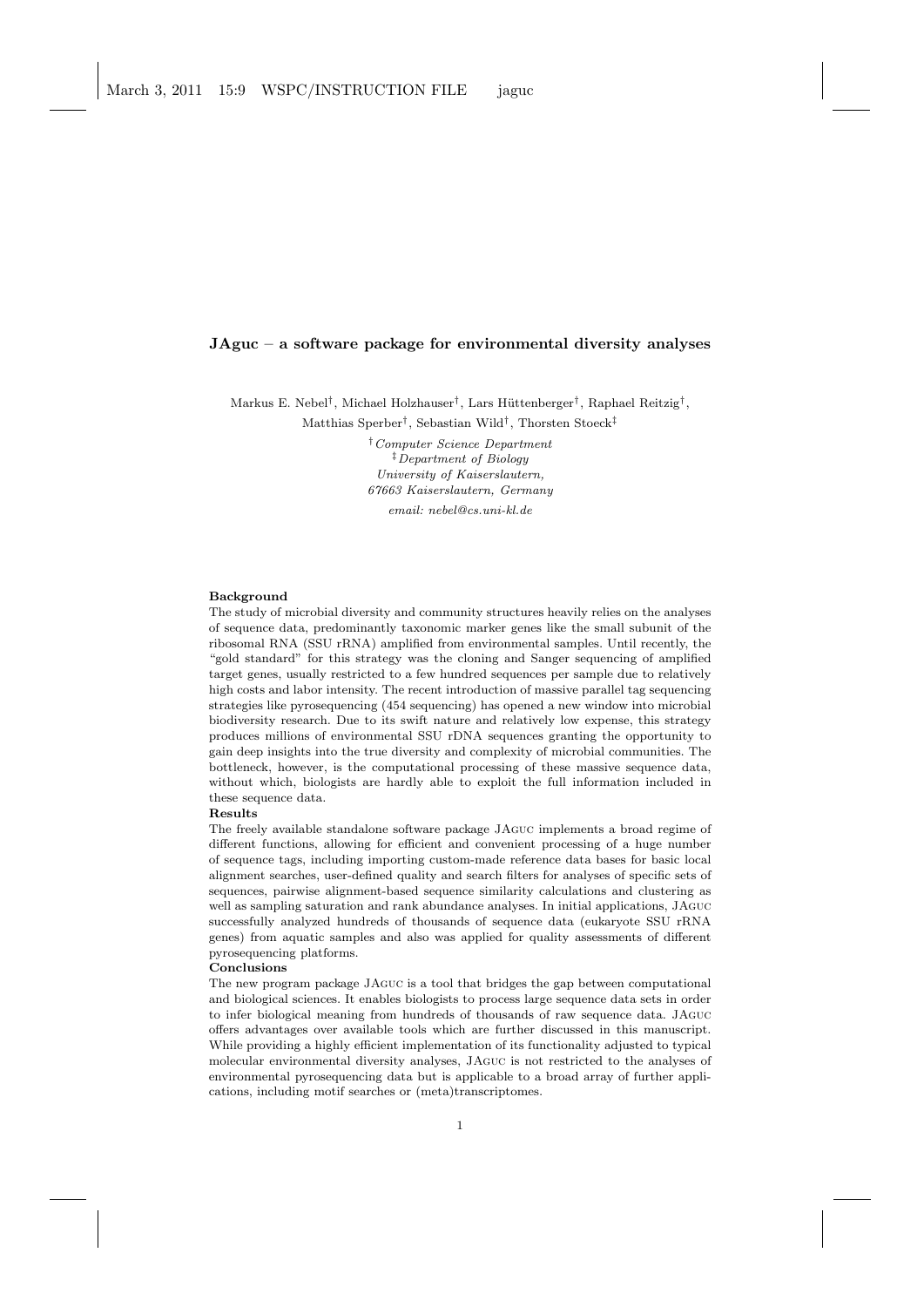#### 1. Background

Microorganisms (including bacteria, archaea, protists and fungi) constitute the majority of biomass on our planet, boast the widest range of evolutionary diversity in the tree of life and are essential components in every ecosystem on the globe. Therefore, profound knowledge of microbial community compositions and structures is crucial not only to understand ecosystem functionality, but also to inventory local and global biodiversity and illuminate evolutionary processes. Due to their small size, the identification of microbes using phenotypic characters like morphology is severely hampered. Therefore, analyses of gene sequences from microbial organisms have become standard in microbial ecology and diversity research. The established approach includes the amplification of a taxonomic marker gene, routinely the small subunit of the ribosomal RNA (SSU rRNA), from genomic DNA or from RNA extracted from environmental samples; the subsequent cloning of individual genes or gene fragments into a plasmid-vector; the multiplication of each plasmid in a bacterial strain; the isolation of plasmids from a bacterial colony and subsequent dideoxy-sequencing of the target gene. The downsides of this strategy are the relatively high cost and labor intensive nature, which limits the number of genes analyzed from a single sample to a few hundred (in exceptional cases more than one thousand genes were analyzed in the framework of an individual project). Novel massive parallel tag sequencing strategies in microfabricated high-denisty picolitre reactors (pyrosequencing) originally developed for genome sequencing <sup>13</sup>, have recently been adapted and applied to microbial diversity surveys  $8,18,19,22$ . This strategy allows researchers to produce millions of environmental SSU rDNA sequences from an individual samples at a fraction of the costs of traditional clone library construction and Sanger sequencing. Over the few years since its application in microbial ecology, this strategy has been widely used in a variety of environmental diversity surveys, and scientists have gained new insights into microbial community structures that have coined new concepts in microbial ecology. One example is the concept of the "rare biosphere", which became a central hypothesis driving research in our understanding of the true extent of microbial richness, the mechanisms that maintain such diversity, and the ecological roles microbes play in natural environments <sup>18,15,21,6</sup>. In the near future, an even more massive increase of sequence data from pyrosequencing projects can be expected. One main indicator is the number of wells in a picolitre plates are steadily increasing (ca. 400 million reactions on one plate in 2006 to ca. 1.4 billion reactions in 2009). In addition, the read length for sequences is also steadily increasing (from 100 bp in 2006 to ca. 500 in 2009, predictions for the end of 2010 are about 1000 bp). Therefore, our aim was the development of a user-friendly stand-alone software package with a graphical user interface (GUI) – finally called  $JAGUC^a$  – that can be installed locally and used

<sup>&</sup>lt;sup>a</sup>The name fuses the letter **J** for the Java programming language and the letters for the nucleotides that make up RNA.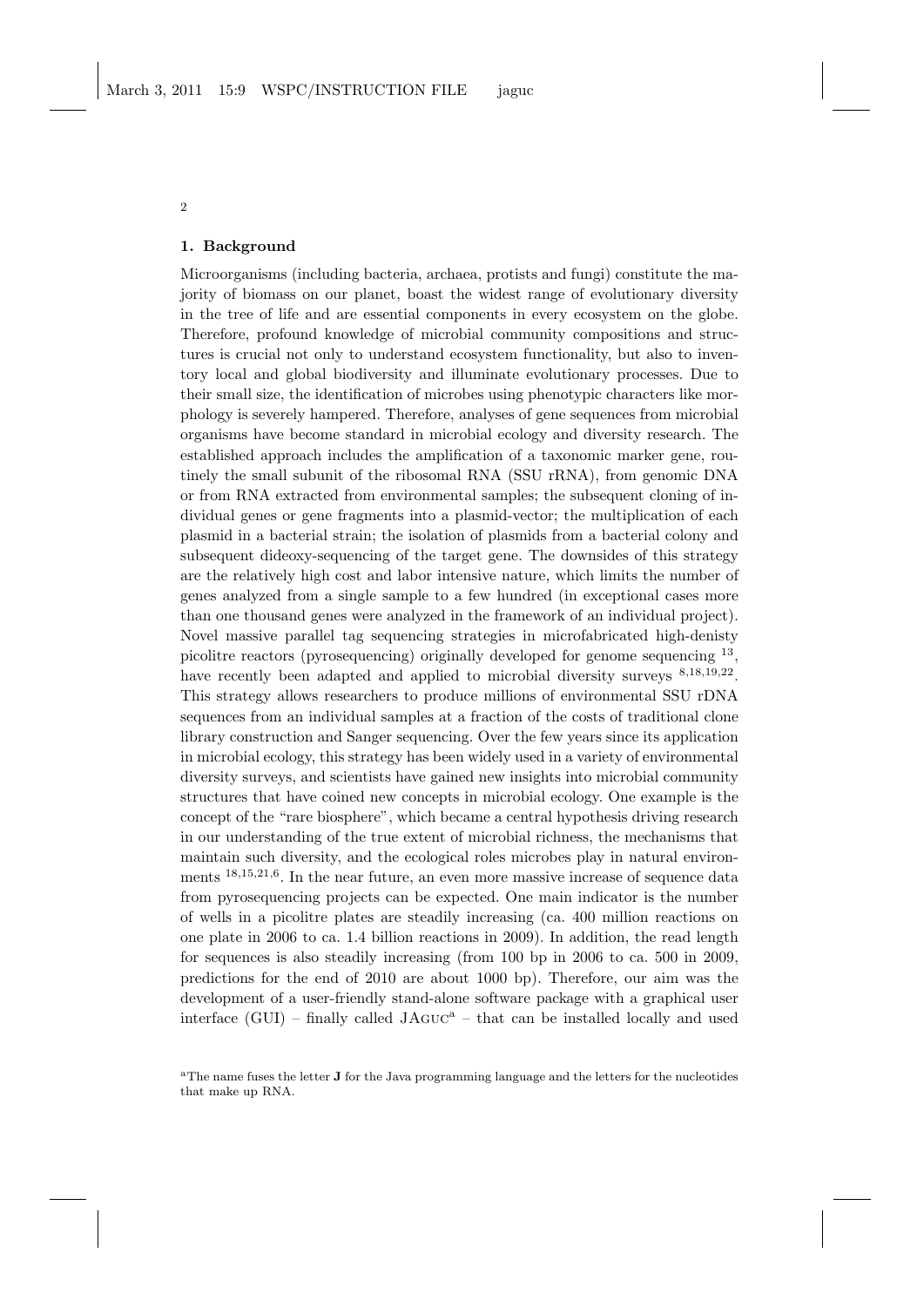without detailed computational knowledge to exploit information included in these sequence data. This manuscript outlines the workflow of this program package, makes the implementations and algorithms transparent in order to provide full control of the functionalities of JAguc to the users, exemplifies the use of this tool and compares the software with other tools developed for the processing and analyses of massive sequence data sets.

### 2. Implementation

JAguc is implemented in Java and thus can be used on any platform (Linux, Mac, Windows). Its architecture distinguishes between frontend and backend functionality, the former for user interactions, the later to process the data.

## JAguc's workflow and user interface

The frontend organization allows for an easy analysis of a set of sequences using the following workflow (Fig. 1):

- (1) Data import (sequence identifiers, sequence data, reference databases);
- (2) Data filtering;
- (3) Descriptive statistics on imported data;
- (4) Pairwise sequence alignments and calculation of a sequence similarity matrix;
- (5) Calling operational taxonomic units (OTUs);
- (6) Assigning taxonomies to individual OTUs;
- (7) Statistical analyses on OTUs.

The sequences of samples are imported from FASTA files and are stored by JAguc within an SQL database. Managing any number of samples is simple as each is furnished with a user-provided unique identifier, date and description. While importing a sample, the system allows truncated sequences after a user-defined position. This allows for dealing with sequencing techniques only providing reliable data up to a certain length. Furthermore, the system also allows for the removal of unique sequences (sequences that were obtained only once), because large proportions of such unique sequences are due to erroneous sequence reads  $^{20}$ . In addition to the originally imported sequence data, JAguc also maintains all additional results generated during data processing (like membership in a cluster or taxonomical information) in the SQL database. Therefore advanced users are able to derive information about a sample not directly provided by JAguc by querying the database directly. After sequences have been imported, JAguc offers useful basic statistical information on the data  $set(s)$  including: number of sequences, average, minimal and maximal sequence length and a distribution plot for sequence lengths.

In the next step, the user can apply different sets of filters in order to select those sequences of a sample for which pairwise alignments will be computed. Filters identify specific data sets within a sample previously (during sequence generation)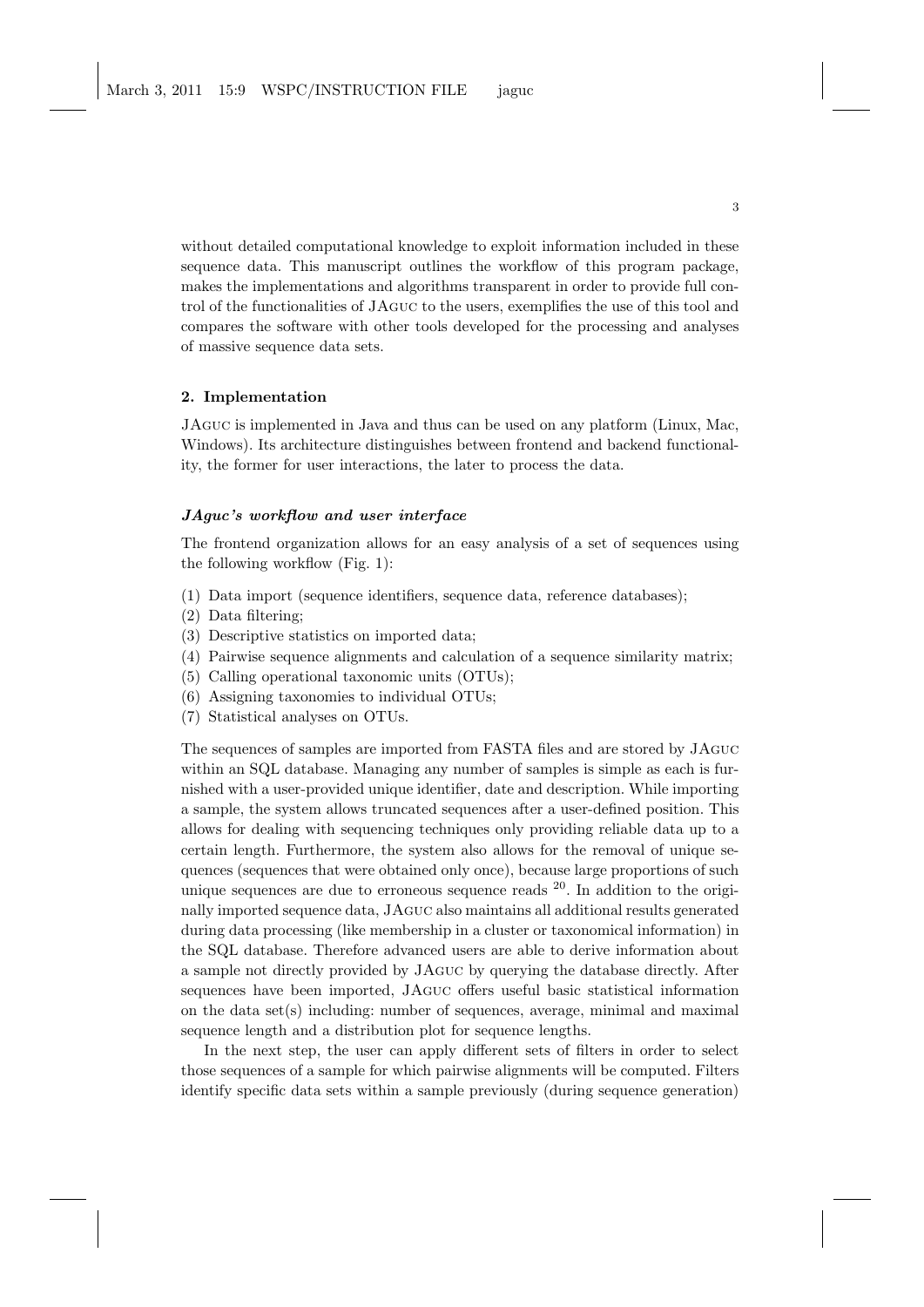

Fig. 1. Schematic representation of JAguc's workflow and functionality.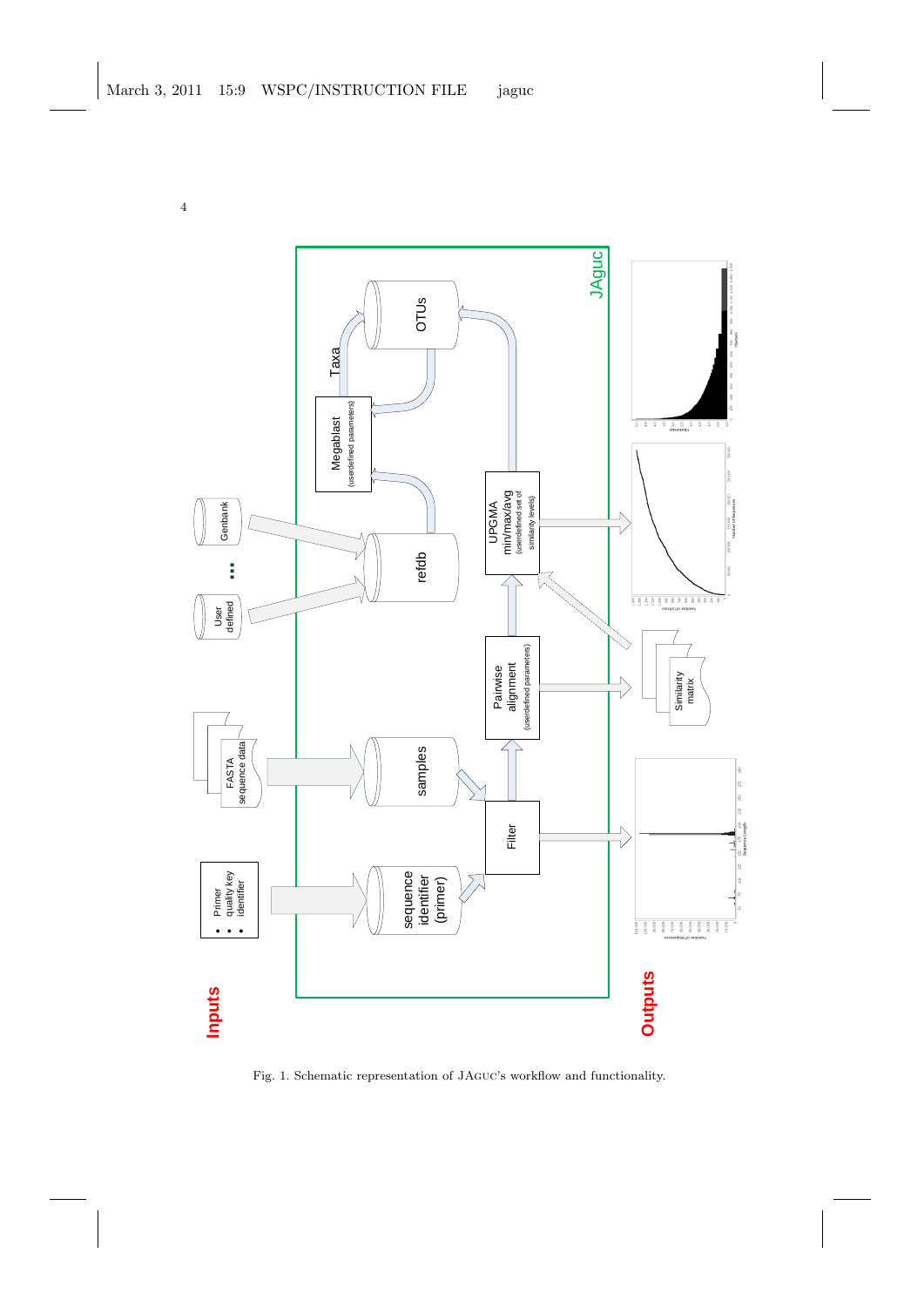tagged with an identification key, truncate sequences at one or both ends (for example removing primer oligomers) or perform sequence quality checks according to user's criteria for the subsequent elimination of low quality sequences (see above). Furthermore, it is possible to devise a portion of the sequences (interval of sequence positions) which is interpreted as barcode used to partition the results of an analysis. This allows to process sequences from, e.g., different sample sets simultaneously. For the resulting set of sequences, a pairwise alignment for all possible pairs of sequences (i.e. semi-global alignments allowing free gaps at the beginning or end of a shorter sequence) is computed. Alignment parameters (gap-open and -extension penalty, scoring matrix for matches and substitutions) can be user-defined. Based on alignment scores of pairwise comparisons, a sequence similarity<sup>b</sup> matrix is created and stored into a file for later reuse if requested by the user. This similarity matrix provides the basis for the identification of operational taxonomic units (OTU, because sequence similarities can not readily identify taxonomic levels like species or genera). The user defines the strategy (DOTUR's nearest, furthest or average neighbor clustering based on minimal, maximal or averaged similarities) as well as the sequence similarity level (a specified % sequence similarity or a list of percentages used to control different clustering runs in parallel) to call OTUs. For the taxonomic assignment, one representative (the longest) sequence of each OTU is used in a basic local alignment search against a user-provided and curated reference database (refdb). Such a refdb could for example be a flatfile release of NCBIs GenBank nucleotide database (or a subset thereof) or a custom-made database including for example only a hypervariable region of the SSU rRNA gene, usually applied in environmental diversity surveys. The user can specify search parameters in order to optimize alignments for each individual data set. For details on taxonomic assignments based on basic local alignment searches see below. As an alternative, the user is free to cluster OTUs without computing a taxonomic assignment. However, computation of taxonomic assignments for selected OTUs is possible at any time. This enables analysis with many options for different settings (e.g., clustering for maximal, minimal and average similarities using similarity levels 99%, 98% and 95%) spending computation time for taxonomic assignments only for clusters of appropriate shape.

These steps (including alignment, clustering, taxon assignment performed for a given sample and a certain set of parameters, i.e. alignment parameters, strategy and percentages for clustering) are called a run. The most important results of a run are:

- a list of OTU clusters with information on their size, members and classification of their representatives (Fig. 2a);
- a sampling saturation profile providing information on the degree of undersam-

<sup>b</sup>We divide the number of matches in the corresponding alignment by the alignment's length to get the percentage of similarity.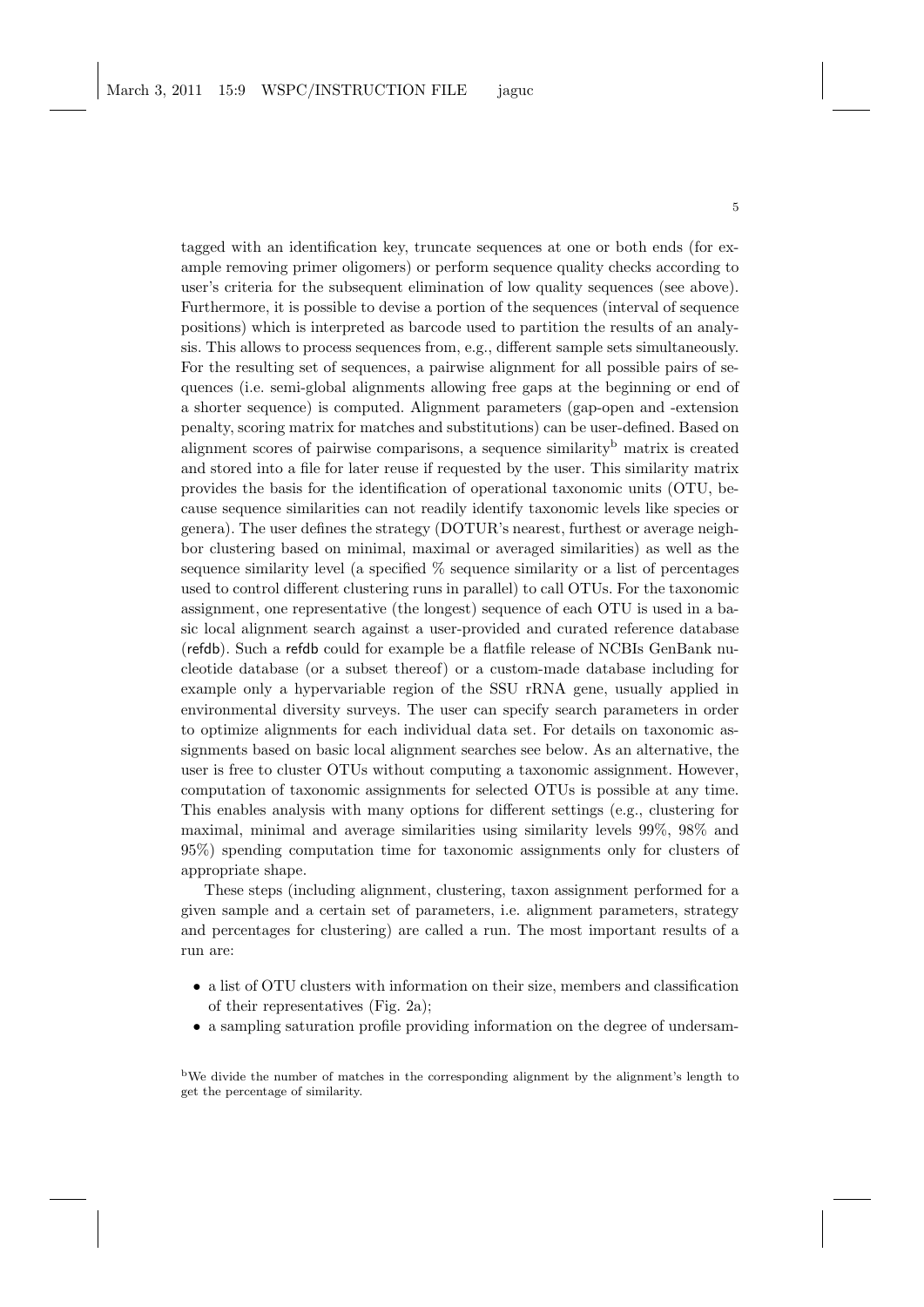pling of the sample (e.g., microbial community) under study (Fig. 2b);

- a rank abundance plot for the clusters showing the distribution of cluster sizes (linear or logarithmic scale) (Fig. 3a), and
- a systematic interactive tree for the sample summarizing the number of OTUs (including replicates, i.e. size of an OTU) at different hierarchical taxonomic levels (Fig. 3b).

The sampling saturation profile and the rank abundance plot can be exported into a csv- (data) or png-file (image). Detailed information on the systematic tree or a selected subtree can be exported into a csv-file, the corresponding sequences, unique tags or cluster representatives can be saved to FASTA-files. JAguc stores the results of an individual run in the corresponding database. This enables comparisons among different runs of the same sample with different user-defined parameters or sample subsets.

#### JAguc's algorithms and data structures

The main challenge of Jaguc was to find algorithms and data structures that make the afore-mentioned functionality available when working on large sets of sequences and under realistic time and memory constraints. Here, time constraints are most relevant with respect to the computation of pairwise alignments as the number of possible pairings grows quadratic in the number of sequences (i.e. doubling the number of sequences quadruplicates the number of possible pairings) and the time to compute a single pairwise alignment is quadratic in the sequence length (i.e. doubling the length of the sequences introduces a factor 4 for the runtime). The main memory of the computer being used is the limiting factor for JAguc's cluster analyses since the clustering algorithm requires access to the entire similarity matrix<sup>c</sup> of size quadratic in the number of sequences resp. clusters. Thus, having  $1GB=2^{30}$ bytes of main memory available<sup>d</sup> enables a maximum of  $\sqrt{2^{30}} = 2^{15} = 32768$  clusters. ters to be processed efficiently when using a naive strategy. Therefore, JAguc offers highly efficient implementations (described below) for both tasks (i.e. pairwise alignments and OTU clustering) which allow the user to process large sample sets on modern desktop PCs.

#### Pairwise alignments

In order to efficiently compute all pairwise alignments, the program makes use of structural similarities<sup>e</sup> within the input sequences. Since the well-known dynamic

 $c$ <sup>c</sup>The similarity matrix  $S$  stores the similarity of each possible pair of clusters.

 ${}^{d}$ A heap size of 2GB is the limit for any 32 bit Java virtual machine. However, using a 64 bit Java virtual machine the heap size is only limited by the physical memory and swap space the computer provides.

<sup>e</sup>Here we do not address the percentage od similarity between two sequences derived from the alignment but similarities observed for two sequences considered as strings.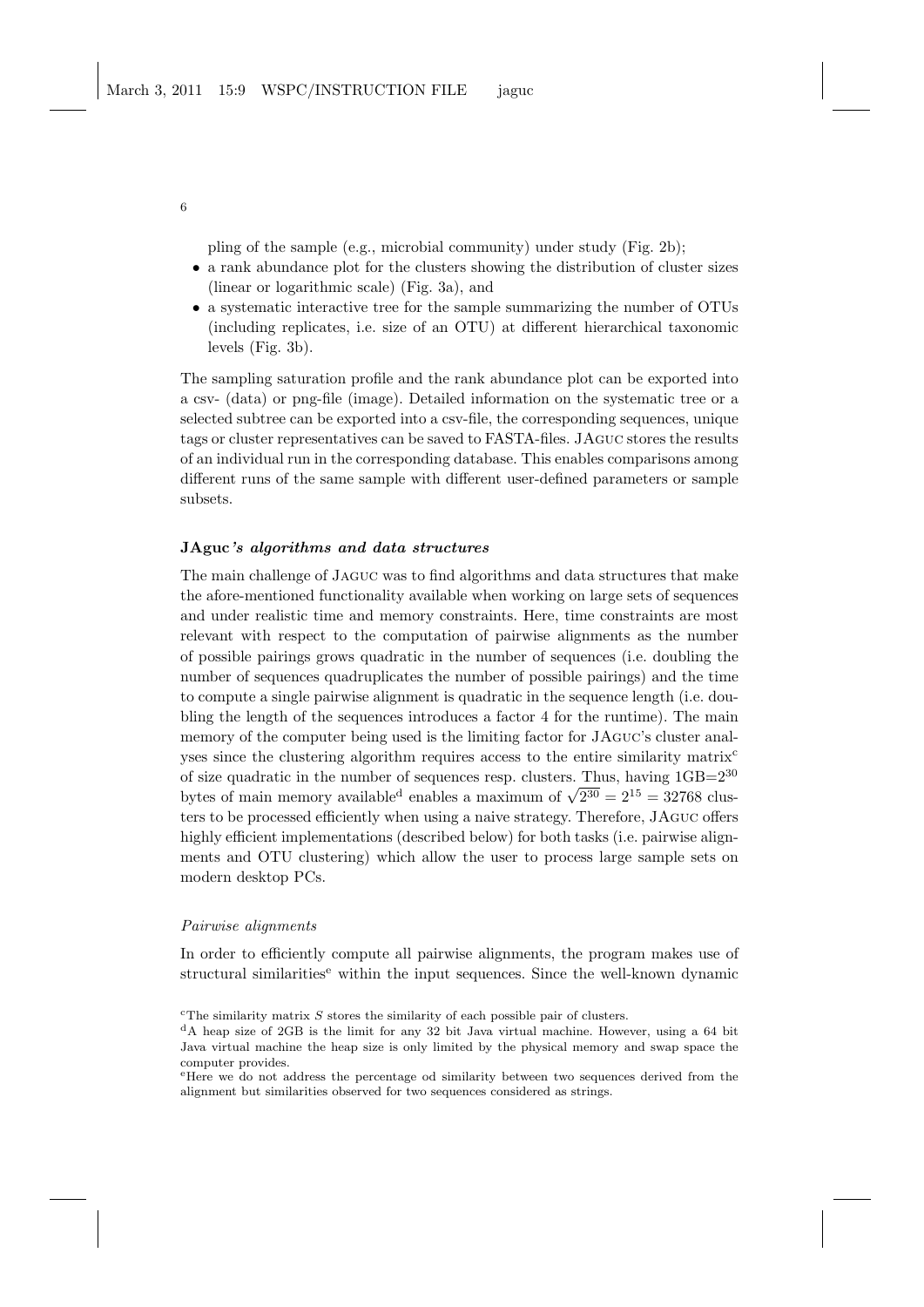

Fig. 2. OTU clusters (a) and sampling saturation profile (b) as output of a run.

programming scheme (see, e.g., <sup>14</sup>) to compute pairwise alignments processes the sequences from left to right, JAguc searches for sequences with common prefixes. Once common prefixes are found, portions of the dynamic programming scheme can be reused rather than recomputed from scratch. As an example, assume that the pairwise alignment for sequences  $s$  and  $t$  has been computed when a third sequence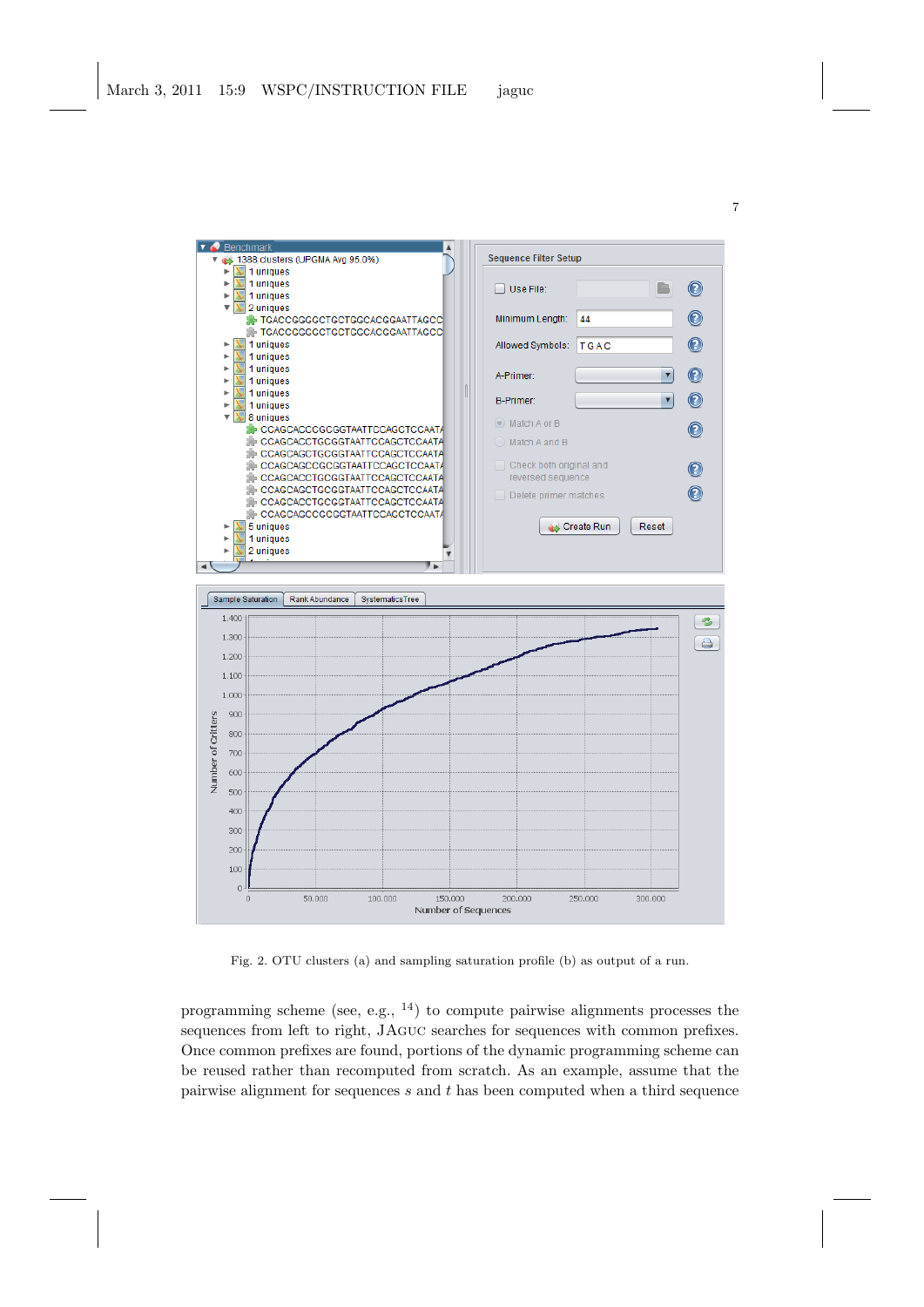

Fig. 3. Rank abundance plot (a) and hierarchical tree of taxonomic OTU assignments (b) as output of a run.

u which shares a common prefix with s of length n is found. Then the first  $n + 1$ rows of the dynamic programming scheme remain unchanged when replacing  $s$  by  $u$ , i.e. when computing the alignment of  $u$  and  $t$ . During our experiments we observed that for typical inputs generated by pyrosequencing about 60% of all entries of the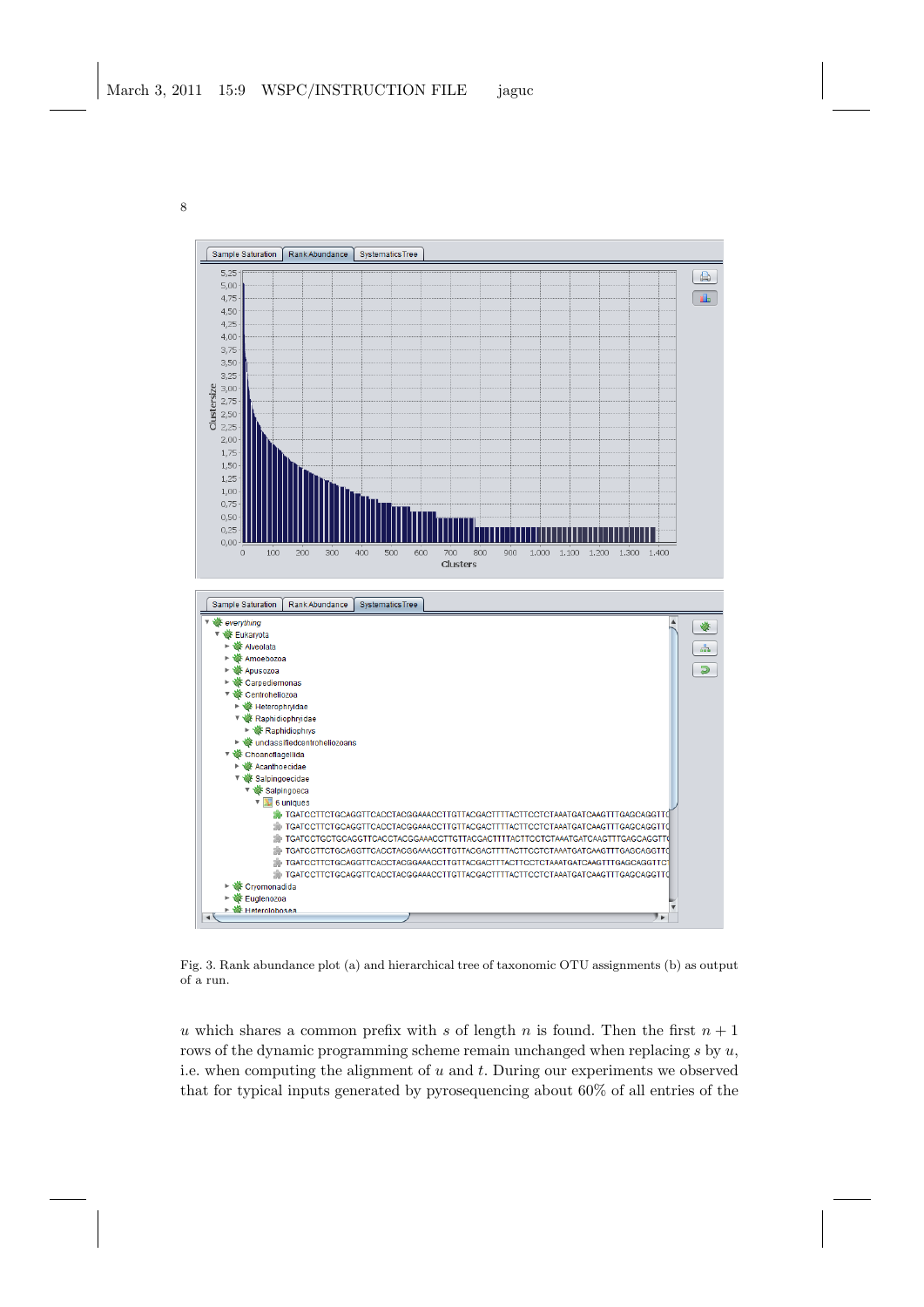dynamic programming schemes could have been reused. This also takes advantage of the fact that for pyrosequencing errors are much more likely at the end of a sequence than at the beginning thus common prefixes are not destroyed by sequencing-errors.

The data structure most appropriate to maintain sequences with common prefixes is called a Trie (see  $^{12}$  for details). A Trie is a treelike structure in which each sequence is represented by a leaf. Symbols are attached to edges such that each edge originating from a given vertex is uniquely identified by its label. Concatenating the symbols on the path from the root of the Trie to a given leaf yields the sequence represented by that leaf. As a consequence, common prefixes of sequences produce a common path in the Trie which splits at some internal node according to the first symbols at which the sequences differ. Within JAguc all sequences are initially inserted into a Trie and then processed according to the left-to-right ordering of the Tries's leaves. When fixing a first sequence s to be part of a pairwise alignment, a second sequence  $t$  is chosen among all leaves at the right of  $s$  (all possibilities form left to right). The first common ancestor of the two selected leaves (sequences) identifies the parts of the dynamic programm scheme of the previous run that can be reused.

Besides accelerating the algorithm by reusing partial computations (parts of the dynamic programming scheme), JAguc takes advantage of multicore features of modern computers. Several CPUs in one computer allow for the parallelized computation of pairwise alignments. For this purpose JAguc maintains on each CPU a single thread for the computation of alignments. The set of all pairs of sequences is distributed among the threads. Each thread maintains its own dynamic programming scheme. Thus, the reuse of computations is restricted to computations performed by the same thread. Even though some computations may be fully performed, which in a single thread scenario would reuse partial results, this strategy pays off with respect to the overall runtime: in the case of parallel threads computation time speeds up proportional to 1/number of CPUs (see results reported in Section 3).

Since the computation of all pairwise alignments for a given sample is the most time-consuming step in JAguc's pipeline, it allows storage of the resulting similarity matrix to a file for later use.

#### Clustering

Clustering is performed according to DOTUR's nearest, furthest or average neighbor clustering algorithm (see <sup>17</sup> for details). Initially, each sequence is assumed to represent its own cluster. The matrix  $S = (s_{i,j})$  assigned to this initial configuration is given by the results of our alignment run, i.e. entry  $s_{i,j}$  of that matrix (which represents the similarity of the ith and the jth cluster) and is initialized by the sequence similarity (percentage) given by the alignment of the ith to the jth sequence. Afterwards, clusters are joined until there are no two clusters with a similarity larger or equal to a given threshold (JAguc handles any finite number of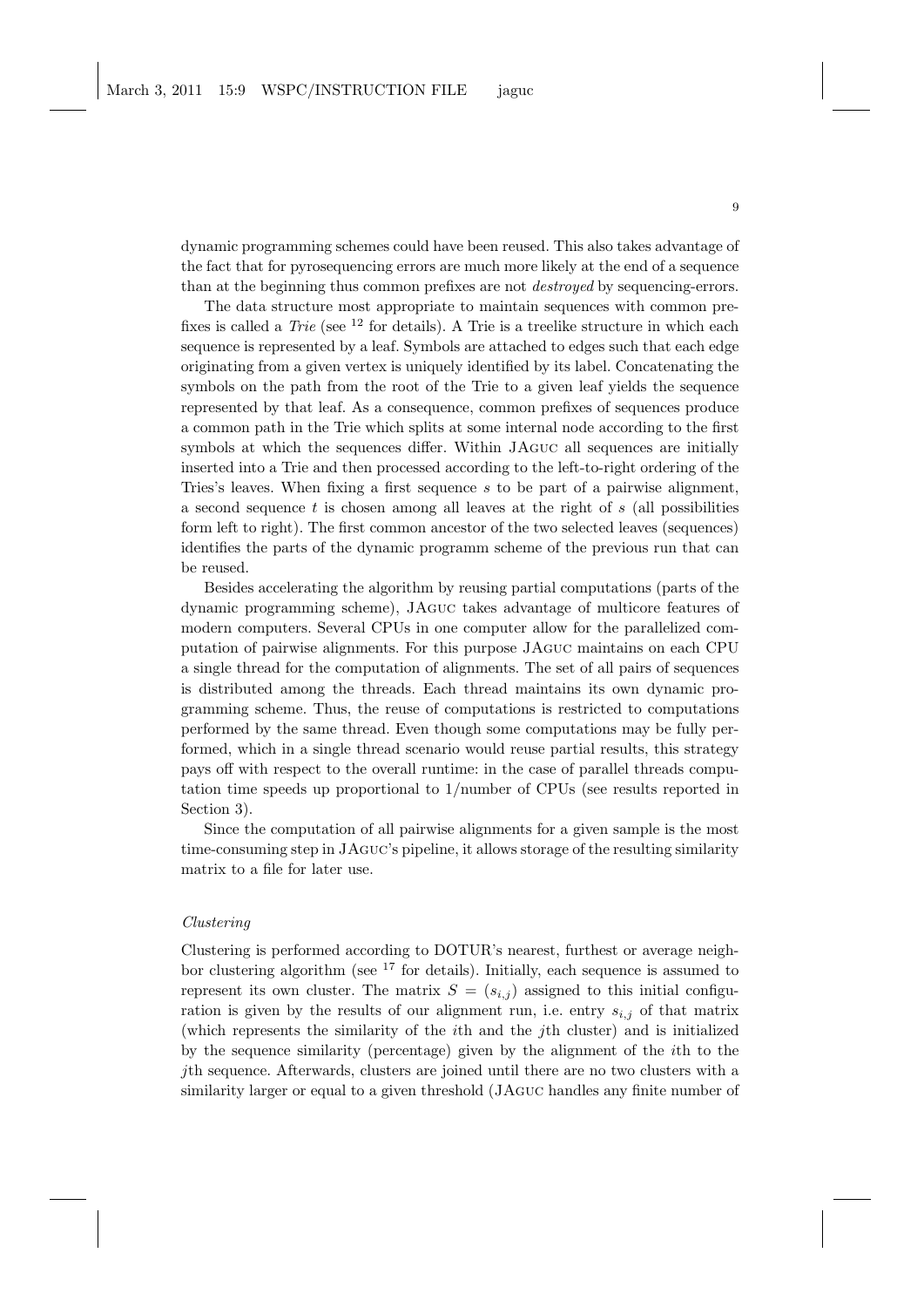different thresholds in parallel as specified by the user). When joining two clusters, similarities have to be recomputed. Here the following three strategies are known (and can be used within JAGUC); when joining clusters i and j, giving the new cluster the name  $i'$ , the similarity of  $i'$  and any other cluster k is chosen according to the

- average;  $s_{i',k} = \frac{|i| \cdot s_{i,k} + |j| \cdot s_{j,k}}{|i| + |j|};$
- maximum;  $s_{i',k} = \max\{s_{i,k}, s_{j,k}\};$
- minimum  $s_{i',k} = \min\{s_{i,k}, s_{j,k}\}.$

Here |x| denotes the size of cluster  $x \in \{i, j\}$ . Note that the clustering strategy typically has no unique result since in each step there may be different choices for the next pair of sequences resp. clusters to join.

It is inconvenient to implement the algorithm analog to this description when the aim is a parallelized computation for different %-thresholds. Therefore, JAguc utilizes a different implementation: a collection of trees (a forest in the common terminology of computer science) in which each tree represents one cluster is constructed. Initially we consider the collection of  $n$  trees each consisting of a single node. The joining together of two clusters is realized by the creation of a new node obtaining the two joined clusters as its ascendants. Instead of terminating the process of joining clusters when a given threshold of similarities is reached, JAguc continues the iteration of joining the most similar clusters until a single cluster (tree) results. As a consequence, the resulting tree offers all information necessary to compute the clustering for any given threshold in linear time.

Inherent to DOTUR's clustering algorithm is the need for a random access to all similarities, i.e. to the similarity of any pair of sequences resp. clusters. As mentioned earlier, the computer's main memory might be a limiting factor. When data structures get too large to fit the main memory and paging mechanisms are activated by the operating system, a programmer must carefully select the ordering in which objects are addressed such that page faults are rare. Therefore, JAguc has a second variant of the clustering algorithm called *disk clustering*, which was developed to keep clustering highly efficient even when switching to secondary storage is necessary.

Conceptually, disk clustering is a "divide and conquer" approach. First the similarity matrix is divided into fragments small enough to store two of them in the main memory. We distinguish between triangular fragments (located along the diagonal of the original similarity matrix and for which only the upper triangular part is needed due to symmetry) and quadratic fragments (the rest). An initial run determines the maximal similarity observed among all pairs of sequences together with counts of the number of occurrences of all different similarity values. This information is constantly updated during the remaining computation. Afterwards, each fragment is loaded into main memory and searched for occurrences of the maximal value. If the value is found, the corresponding joining of two trees in the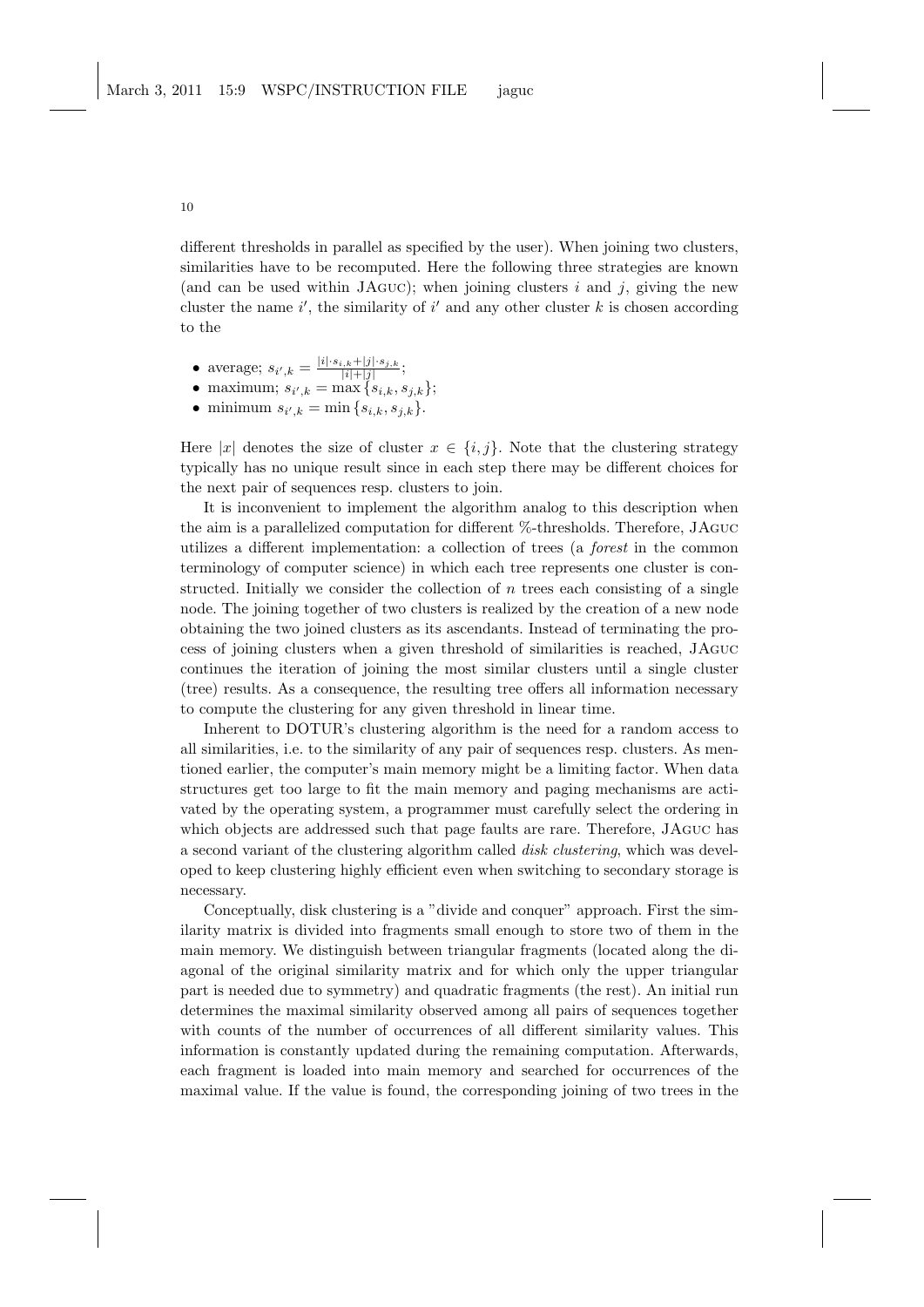clustering forest is performed. Additionally, updates of the similarity matrix which affect the current fragment are immediately realized. Updates which are not local to the fragment are recorded and performed whenever the corresponding fragment is loaded. In this process, a carefully chosen ordering of the fragments is beneficial. In detail, it is fruitful to first consider the triangular sub-matrices for a join implied by one of their elements besides local changes gives only rise to changes located in one of the quadratic sub-matrices. By bookkeeping we can postpone the corresponding updates until the respective quadratic sub-matrix is loaded into memory anyway. Afterwards the quadratic fragments are process where we do not take advantage of any specific ordering. Before a fragment is swapped out of main memory, all changes are made permanent by writing them to disk.

JAguc autonomously decides which version of the clustering algorithm to choose; in cases where the similarity matrix fits the Java virtual machine's heap, the classical ram clustering approach is used, otherwise JAguc falls back on disk clustering. Please note that even though both variants implement the UPGMA algorithm to determine OTUs their results may differ. The reason for those potential differences is a different order in which the elements of the similarity matrix may be processed. However, disc clustering can only be viable when organized to use a minimal number of disc accesses. Thus the order in which the elements of the similarity matrix are processed must be determined by the need to minimize disc accesses and cannot be used to resemble the behavior of ram clustering. Conversely, ram clustering – with losings in efficiency – may be organized to behave like disk clustering. However, since the behavior of disk clustering inherently depends on the heap size, this would not prevent us from potential different outcomes when running on different computers with varying heap sizes (and those differences would then also apply to ram clustering which in its current implementation provides unique results). To conclude, if we want to be able to get results in a reasonable amount of time even for similarity matrices that do not fit into main memory, we must accept potential differences in the results of ram and disk clustering.

#### Deriving taxonomical information

In order to assign taxonomic identity to an OTU cluster, JAguc uses a local installation of megablast <sup>24</sup> and (by default) a refdb from NCBI's GenBank <sup>3</sup>, typically a nucleotide flatfile or a modified version thereof containing only the targeted region of a specific gene. It is possible to perform megablast against a user-provided refdb; however, in order to make the taxonomical information easily available within the output of a megablast run, JAguc preprocesses the genbank seq-files before executing BLAST's formatdb command when installing a new refdb. The basic local alignment search output for a respresentative (the longest) query sequence of an OTU cluster is then parsed to extract "max" and "best" hits at a user defined threshold for sequence similarity. Sequence similarities in the basic local alignment search are calculated as the sum of identities for non overlapping (if any) HSP (High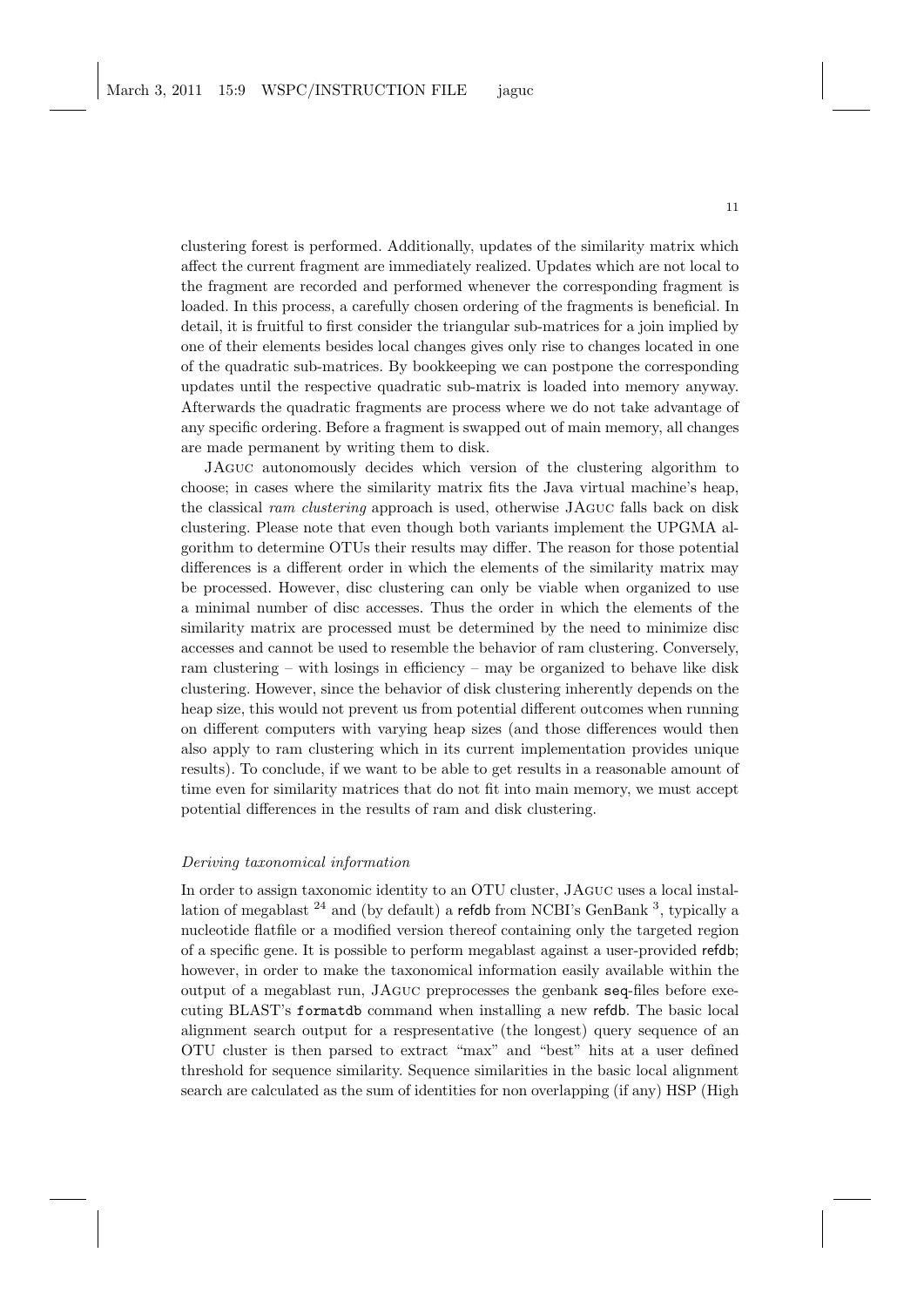Scoring Pairs, see the BLAST documentation) divided by the length of the query sequence; this is a much more efficient method than simply taking the first HSP into account. A max hit identifies a subject sequence in the refdb that exhibits the highest sequence similarity to the query sequence. A best hit defines the highest similarity among all non-environmental sequences of the refdb, i.e. considers only sequences in the refdb from defined and identified organisms and ignores sequences from environmental studies that do not have a reliable taxonomic identity. In cases where the corresponding similarity exceeds the given threshold, the OTU is assigned the hit's taxonomical information that is provided in the refdb. For example, in the GenBank flatfile the taxonomic identity includes the information from kingdomlevel to species or strain level, which is stored in the SQL-database. By default, only unique query sequences with a hit of at least  $80\%$  similarity to a refdb sequence are assigned to a taxonomic category, giving a reliable assignment at least at the class-level (in most cases, taxon assignments below class-levels are inaccurate when dealing with short hypervariable regions of taxonomic marker genes,  $22,19$ ). JAguc maintains two systematic trees, one derived from the best, one derived from the max hits.

#### 3. Results and Discussion

### 3.1. Performance analysis

In order to validate the efficiency of our software, we processed the pyrosequencing data obtained from a protistan plankton sample  $^{19}$  using the 64 bit version of JAguc. From that sample the hypervariable V9 region (length ca. 200 nucleotides) of the eukaryote SSU rRNA was amplified and sequenced using a GS FLX 454 DNA pyrosequencer (454 Life) at Seq-IT (Kaiserslautern, Germany). The resulting data set consists of 330, 873 sequences of average length 154 (minimal length 44 maximal length 307) of which 31, 263 are unique (identified by JAguc while importing the sequences). We performed a run controlling the pairwise alignments by using the default IUB matrix to score matches resp. substitutions together with a penalty of −10 for a gap opening and of −1 for a gap extension. Clustering was performed using average similarities with a threshold of 95%. On a desktop PC (Intel Core i7 920 mit 2.67GHz, 4 cores, 8 logic processors with 6 GB of RAM) allowing the Java virtual machine a heap of size at most 8 GB, we observed the following run times for constructing the Trie, computing the alignments for all possible pairs<sup>f</sup>, clustering at 95% and writing the result to the database (plot shows number of minutes as a function of the number of threads):

f Note that for this input  $54,738,305,628$  alignments had to be computed.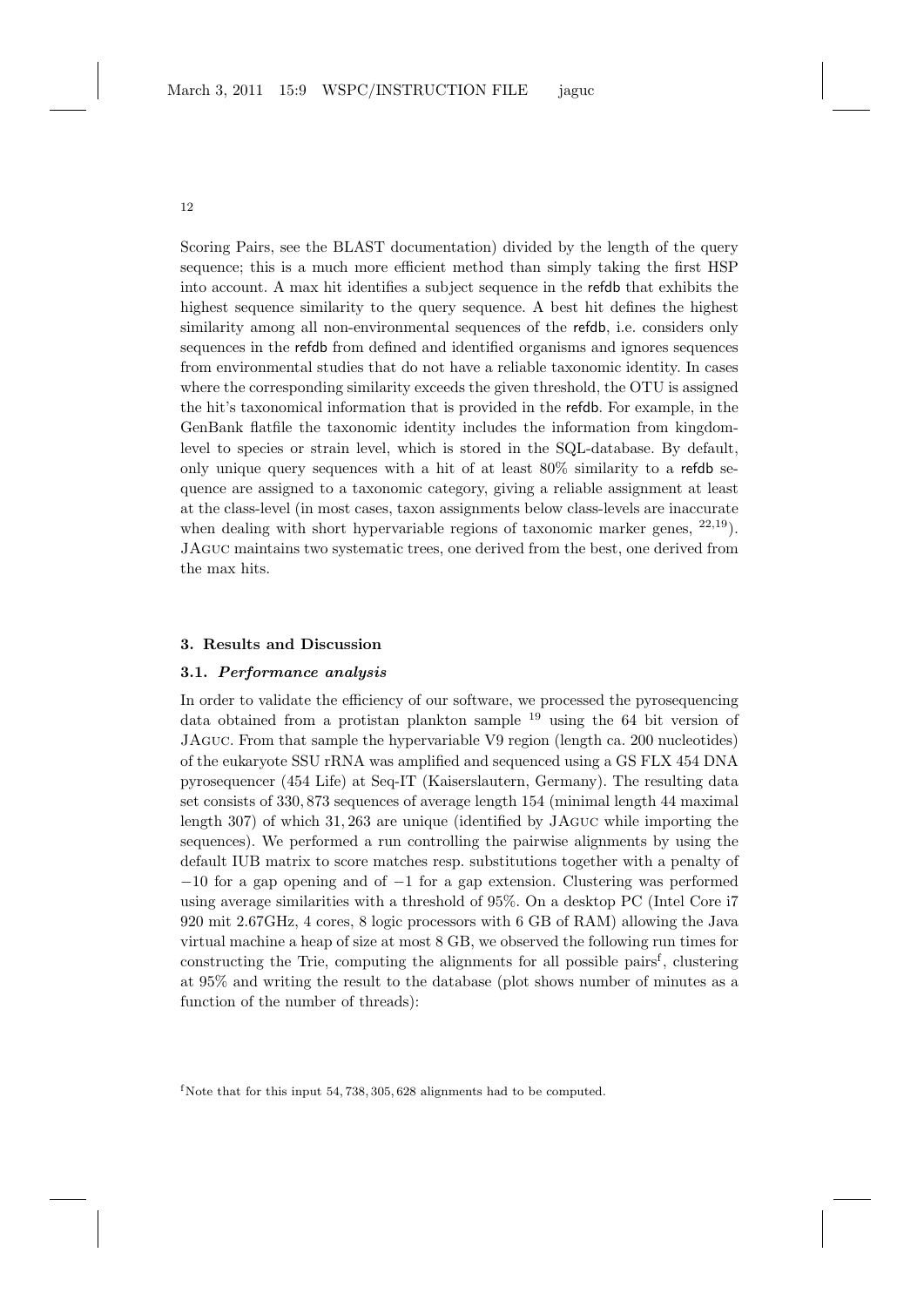

Fig. 4. Comparison of measured run times (red line) and the least square fitting of equation (1) as a function of the number of parallel threads.

| maximal number of | approximate run time |                      |
|-------------------|----------------------|----------------------|
| parallel threads  |                      |                      |
|                   |                      | 15 hours, 27 minutes |
|                   | 9 hours.             | 35 minutes           |
|                   | 7 hours,             | 2 minutes            |
|                   | 4 hours,             | 40 minutes           |

Inspecting the run time as a function of the number of threads  $x$  it seems to behave like  $\frac{1}{x}$ . To support this conjecture, we computed a least square fitting of our timing results allowing a constant term and the term  $\frac{1}{x}$ . Rounded to full integers we obtained

$$
215 + \frac{717}{x}.\t(1)
$$

This function, as an approximation, nicely fits our test results as shown in Figure 4; even if the usage of only 4 data points is not strongly convincing its shape can be explained as follows: Parts of JAguc's computation are not performed in parallel (e.g., constructing the Trie) and thus imply a (for a fixed input) constant contribution to the overall run time. Those parts that are parallelized (e.g., computing pairwise alignments) give rise to a contribution scaled by the number of parallel threads.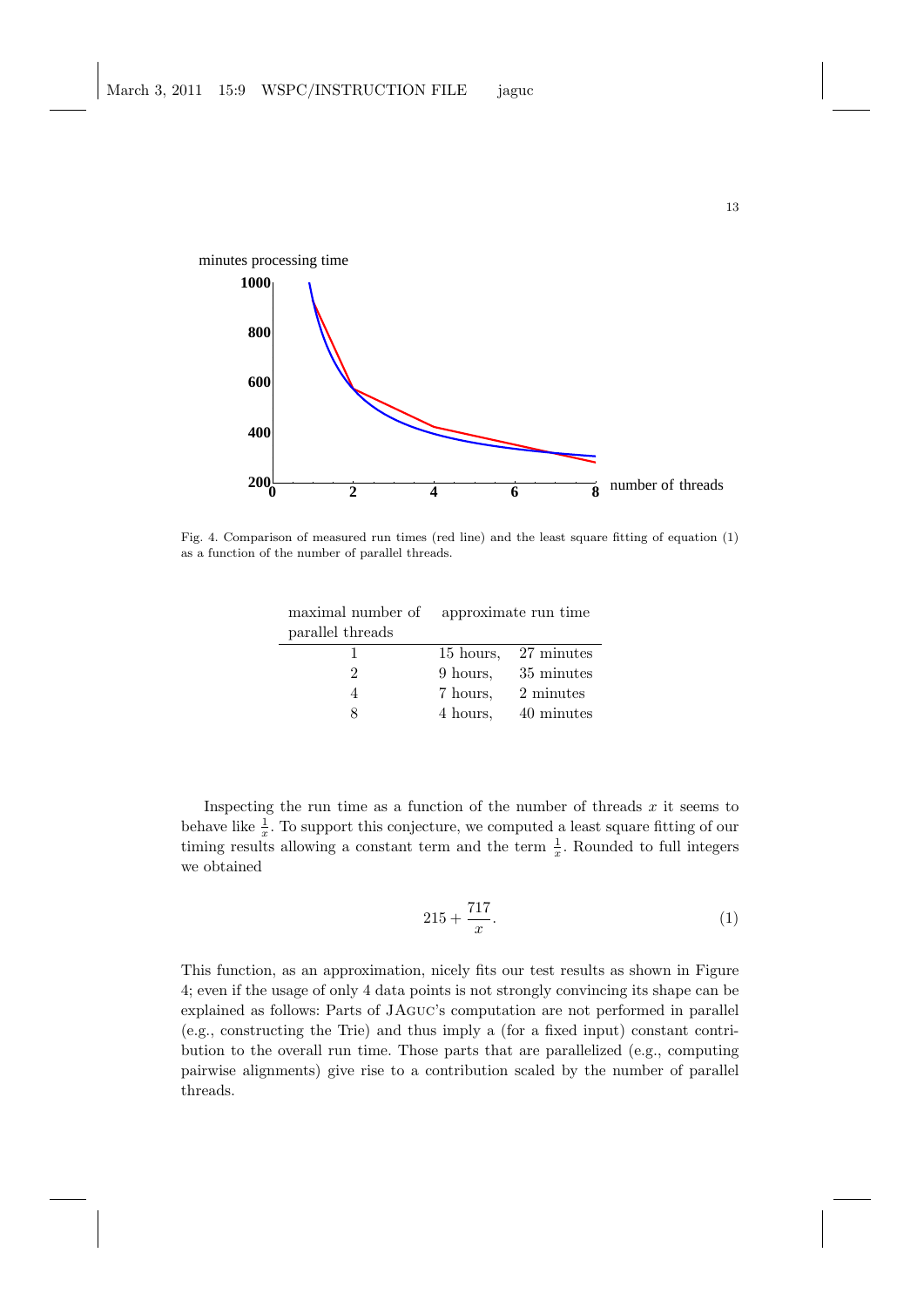## 3.2. Comparison to existing software

At present, the authors are aware of four comparable tools that are routinely used in the processing and analyses of pyrosequencing data from environmental diversity studies. The first one is an online service for the Visualization and Analysis of Microbial Population Structure (VAMPS) hosted on a server of the Marine Biological Laboratory (MBL) in Woods Hole, US. The second tool, PANGEA (Pipeline for Analysis of Next GEneration Amplicons), was published only recently <sup>9</sup> and is, similar to JAguc, a stand alone pipeline developed for personal computers and userprovided refdb's. Similar to PANGEA, the third tool QIIME  $^4$  provides a pipeline that integrates many third party tools for performing microbial community analysis. The fourth tool called ESPRIT  $^{23}$  was designed for Estimating the SPecies RIchness and exists in two implementations – one for personal computers and one for computer clusters.

### Architecture and workflow

Since VAMPS is a web-service, a user has no influence on the resources (main memory, CPUs) available for a computation. Accordingly, computation time depends on the number of jobs submitted to the server and thus, can hardly be predicted. Furthermore, the user cannot decide to fall back on a more powerful computer in cases where a sample set is too large for standard processing. Working on a foreign computer also implies the need to upload large sample files which in many cases may cause difficulties due to a limited bandwidth of internet connections. Furthermore, only a few options can be user defined while most parameters such as for alignment searches (performed for tag sequence trimming and taxonomy assignment) are not flexible and adjustable to individual data sets. Most importantly, the user cannot define reference data (see next subsection). A decisive disadvantage of VAMPS is that the user agrees to make all data sets submitted to VAMPS publicly available six months after starting the analyses. This enables exploitation and publication of data by third parties before the original party. Last but not least, the provider of VAMPS may change algorithms, availability, default parameters, functionality etc. without notice.

PANGEA like JAguc is a stand-alone tool. All can be run on self-administered personal computers or servers. Thus modifications of the software (e.g., installation of new releases) are made by the user, a fall-back to previous versions is always possible. As a consequence, a user can rely on the availability of a certain database release or functionality. The user has full control over the resources which are allocated for the computation and can define priority of jobs when several jobs are running in parallel. While JAguc is a program package that offers an all-in-one solution with a graphical user interface, PANGEA consists of a chain of different tools, which manually have to be combined in order to obtain the desired results. For that purpose PANGEA uses well-known software packages like megablast or CD-HIT  $<sup>1</sup>$  and new perl scripts to bridge the gaps between the inputs and outputs</sup>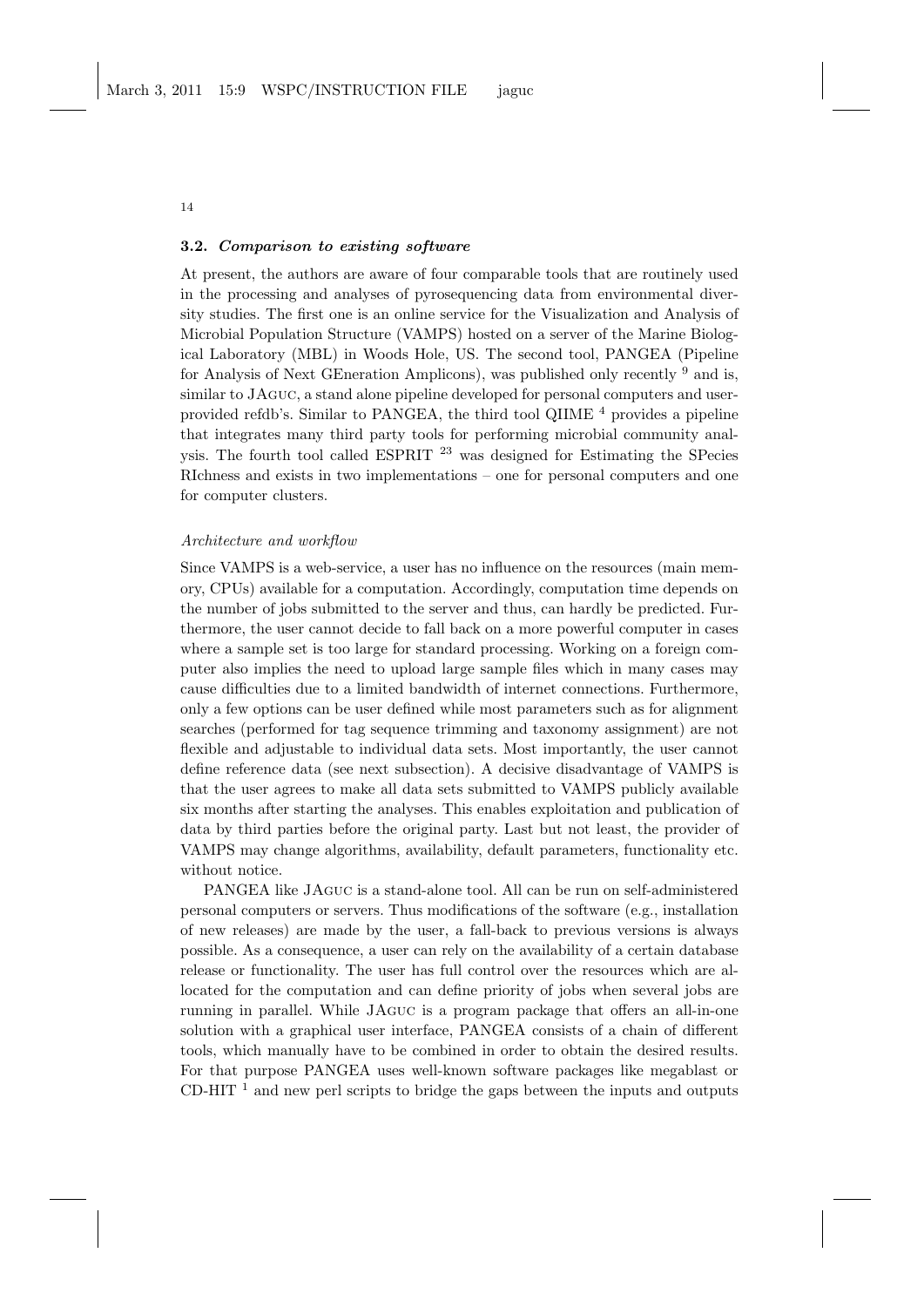of these packages. PANGEA offers no graphical user interface.

To QIIME – being a second pipeline of existing command line tools – the same comments apply.

ESPRIT is a stand-alone console application that is configured by command line parameters. Inputs and outputs are provides as sets of different files; the later may be used for further analysis by third party tools.

## Reference data (refdb)

The reference data of VAMPS is hosted and curated by the Josephine Bay Paul Center in Comparative Molecular Biology and Evolution of MBL. As VAMPS primarily focuses on natural bacterial populations, it predominantly consists of hypervariable bacterial SSU rDNA collections. The primary reference database of near full-length reference sequences is derived from the SILVA rRNA database project (http://www.arb-silva.de/) and individual reference databases for specific hypervariable regions are then created by the host of VAMPS. As of April 2010, the VAMPS homepage claims the SILVA database release 95 as the current backbone for VAMPS (information taken from http://vamps.mbl.edu/resources/databases.php). However, at that point SILVA released several updates of its database (version 102 in April 1st). This example demonstrates the advantage of a database that can be created, maintained and curated by the user as is the case for both JAguc, PANGEA and QIIME. Furthermore, the latter three packages offer the possibility to use other data bases targeting other organisms, subsets of organisms or different taxonomic marker genes like the large subunit of the rRNA, internal transcribed spacer regions (ITS) or functional genes like nif or COI. This is not possible with VAMPS. Since ESPRIT offers no functionality to determine the taxonomical information of OTUs no reference data is used.

### Identifying OTUs – Alignments and Clustering

JAguc, ESPRIT, PANGEA, QIIME and VAMPS use clustering algorithms to call OTUs. However, there are major differences between the four platforms. For PANGEA sort of a blast search using a self-made search heuristic of the sample sequences is performed. According to its result, the sample set is divided into two parts. The first part contains those sequences for which a blast hit has been found – which have been classified by the blast search – the second are those which have not been classified by blast. Afterwards, the sequences of the first part are grouped into OTUs based on the relatedness of classification, i.e. based on the similarity level observed for the blast hits. Sequences of the second part are grouped by means of the CD-HIT algorithm that uses a short word filter instead of pairwise sequence alignments to identify clusters. Finally both parts are merged again to obtain a hybrid matrix of classified and unclassified OTUs.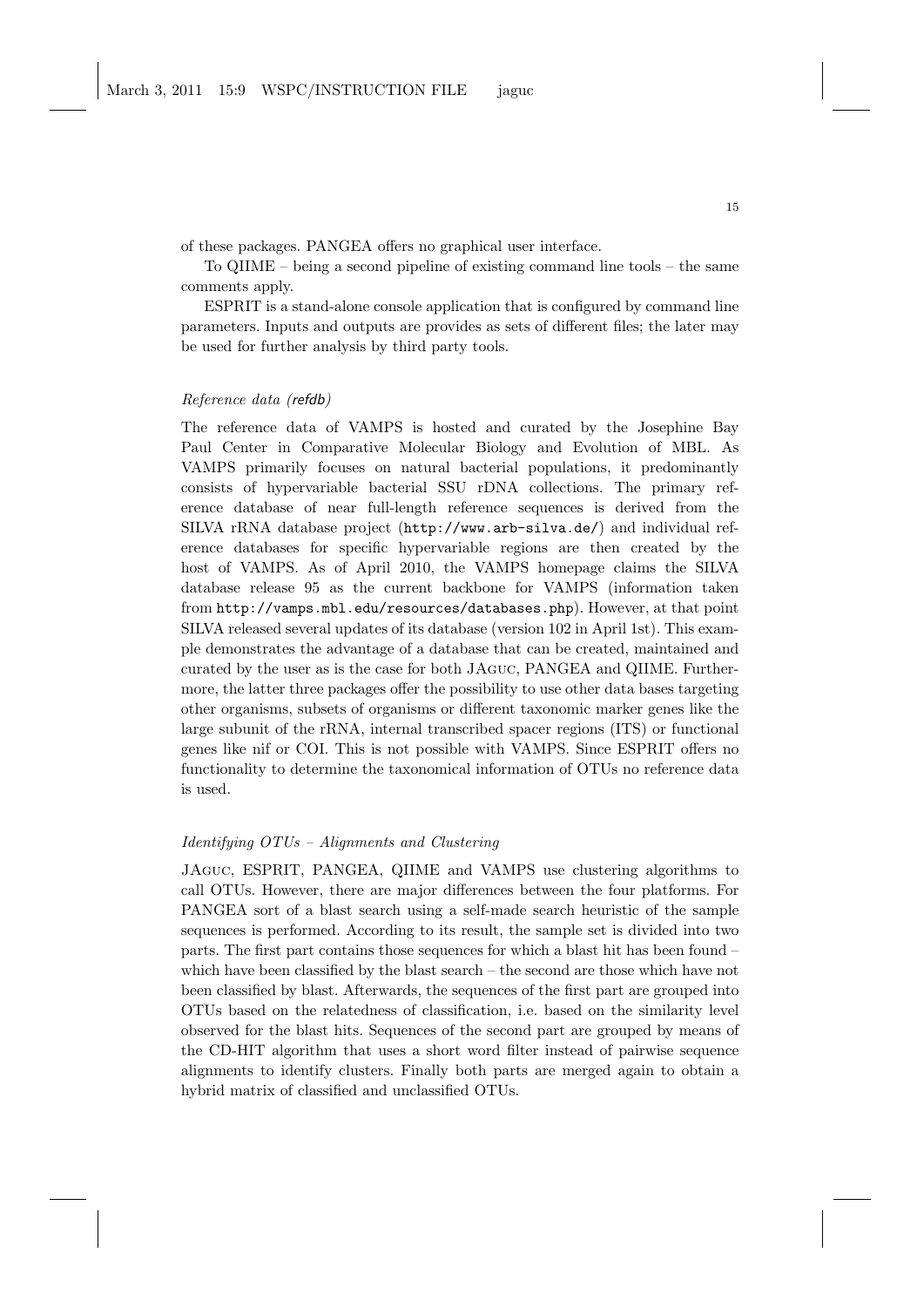Even if this approach for identifying OTUs allows for an efficient implementation, it is disadvantageous to use different strategies to cluster different parts of the sample set because the resulting OTUs are incomparable and may draw a distorted image of species richness. Therefore, JAguc provides a procedure which finds OTUs for the entire input in a homogeneous way based on a complete set of pairwise alignments. Using a naive implementation, this would be impossible for samples of realistic sizes. However, by distributing the task among several CPUs (cores) combined with JAguc's clever implementation based on Tries, this approach works beautifully.

In QIIME, sequences are grouped onto OTUs at a user-defined level of sequence similarity (e.g., 97% to approximate species-level phylotypes). This step can be performed either using a reference database of OTU representatives (e.g., with BLAST), or purely based on sequence similarity (e.g., using uclust, cdhit, or MOTHUR). The second alternative more or less equals the way JAguc identifies OTUs. However, some of the tools that may be used for QIIME (e.g., cdhit) are heuristics only, not producing reliable results for sure. Furthermore, the authors are not aware of any special feature of the corresponding tools in QIIME's pipeline that take care or efficiency problems that  $-$  for non-heuristic approaches  $-$  may occur, e.g., in cases where a similarity matrix does not fit into main memory.

Like JAguc, VAMPS uses taxonomic independent analyses to cluster similar sequences to represent closely related organisms (OTUs). Clusters are generated by using the single-linkage preclustering algorithm followed by the primary pairwise, average linkage clustering (see  $10$  for details). OTUs are created using similarity levels 97%, 94% and 90%, respectively. However, VAMPS uses tags across all projects and datasets to define OTUs – making comparisons to either JAguc, PANGEA or QIIME impossible.

Similar to JAguc, ESPRIT computes pairwise distances in order to identify OTUs. However, since a naive implementation of the Needleman-Wunsch algorithm typically used to compute precise pairwise alignments is too time consuming (JAguc solves this problem by its Trie-based approach), the authors decided to make use of  $k$ -mer distances instead. Furthermore, the concept of  $k$ -mer counting is used to remove unwanted sequence pairs  $(k$ -mer distance  $> 0.5$ ) allowing for a faster clustering step<sup>g</sup>. It may hold true that this strategy does not significantly influence amplicon richness prediction, for which purpose ESPRIT was designed  $(^{23})$ . However, the scope of JAguc goes beyond this exclusive purpose (see Figure 1), for which values of all individual pairwise comparisons, including  $k$ -mer  $> 0.5$  are important.

<sup>g</sup>ESPRIT uses the remaining pairs of distances in ascending order for a complete-link hierarchical clustering. There, different similarity levels are used to group the reads into clusters.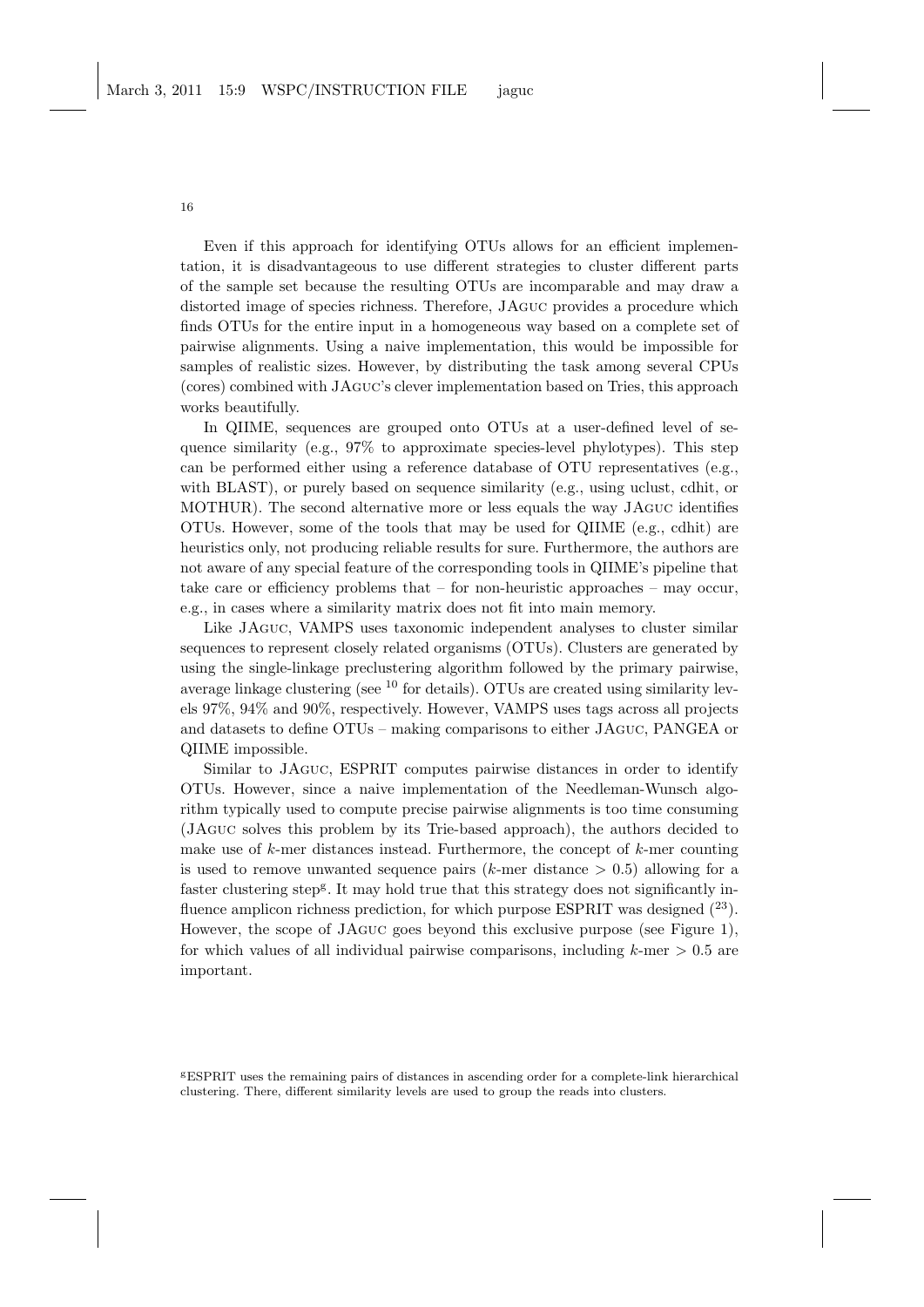#### Determining taxonomical information

After having determined OTUs, neither ESPRIT nor the PANGEA pipeline schedule an additional step for assigning taxonomical information. However, for PANGEA taxonomical information should at least be available for those sequences which have been classified by the megablast search (while identifying OTUs).

VAMPS uses the so-called GAST (Global Alignment for Sequence Taxonomy) process for assigning taxonomy. In a first step, each sequence of a sample (called tag in the sequel to make a distinction to sequences of the refdb) is searched within VAMPS refdb using BLAST (with a fixed set of parameters). Afterwards, for the 100 best local matches MUSCLE <sup>7</sup> is used (again with a fixed set of parameters) to determine a multiple alignment. Based on this alignment the global distance from the tag to each of the aligned reference sequences is computed as the number of insertions, deletions and mismatches divided by the length of the tag. The sequence or sequences of the alignment having a minimal global distance are considered the top GAST match(es). Finally, all sequences of the refdb that contain the exact hypervariable sequence of the top GAST match(es) are determined and a consensus taxonomy (66% majority voting) is applied to the tag.

One potential shortcoming of this strategy may occur in cases where the 100 BLAST hits used as seed for determining the consensus taxonomy are quite different to the tag at hand. In this case GAST may come up with a consensus taxonomy which deviates decisively from the true taxonomic identity of a query tag. The strategy of JAGUC would leave an OTU *unclassified* in cases were it does not find a sequence of sufficient similarity within the refdb. Further shortcomings of GAST may result from using a multiple alignment to determine the global distance from the tag to each reference sequence. If the 100 best BLAST hits contain only a few sequences similar to the tag and many other sequences different from it but similar to each other, the multiple alignment may be dominated by the wrong sequences as may be the assigned consensus taxonomy. For the strategy of JAguc such effects are impossible.

For QIIME either BLAST or RDP Classifier is used to assign taxonomy to OTUs.

The end result is that both PANGEA and VAMPS determine taxonomical information on a sequence level while JAguc and QIIME assigns it to OTUs.

### Functional differences

Another difference between the four software tools lies in the information a user may obtain. Here ESPRIT uses methods from statistical inference (rarefaction analysis, Chao1 and ACE the later being two abundance-based coverage estimators) to estimate species richness from the predicted OTUs; no further results are provided. PANGEA provides a classification of the sequences, a  $\chi^2$  test to compare OTUs and a Shannon diversity index to quantify the diversity of communities. VAMPS allows the user to download taxonomic counts and assignments together with information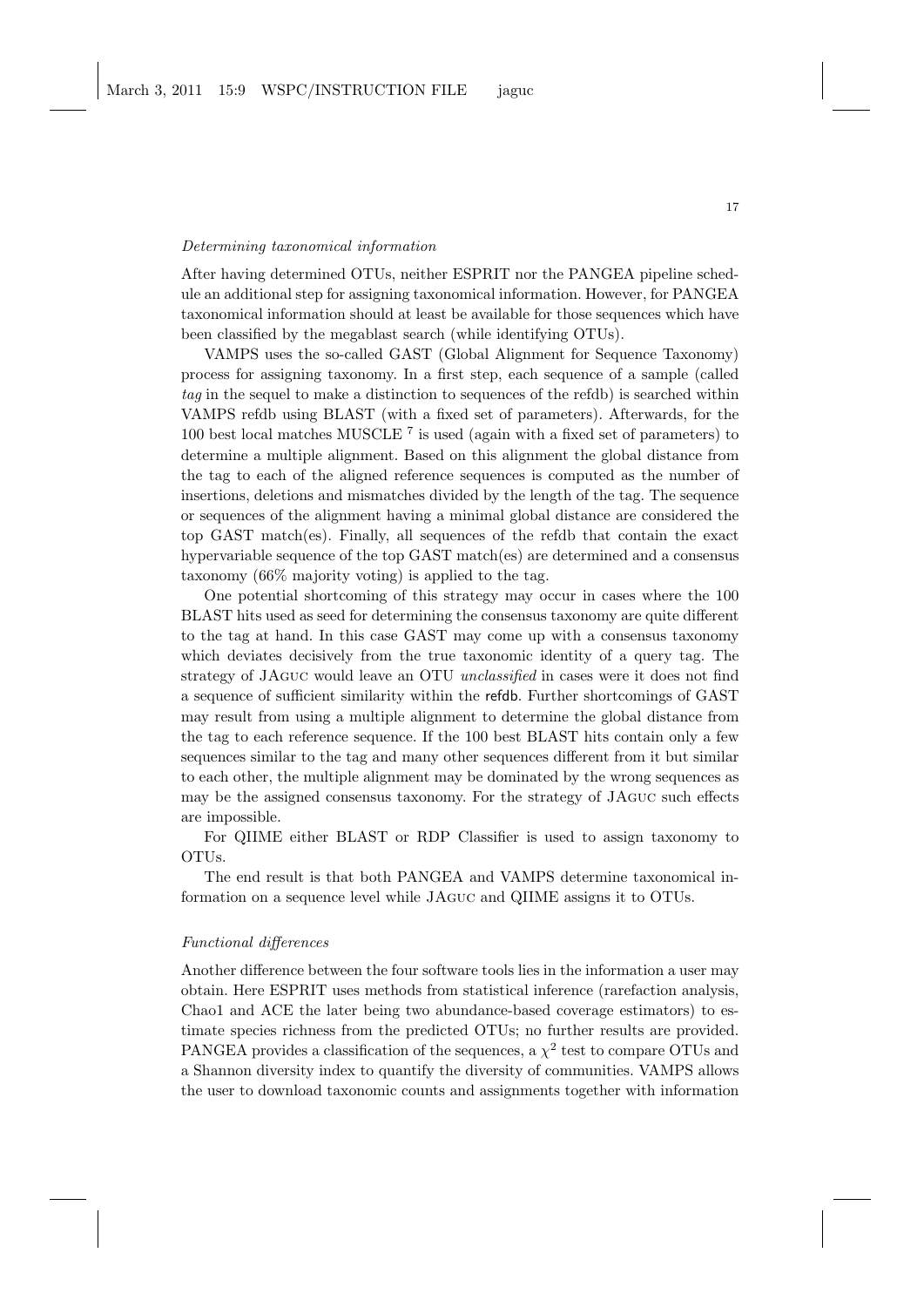18

on OTUs and a diversity analysis. The (intermediate) results produced by the QI-IME pipeline (typically stored in text files) may be used as input for different tools available thus allowing for a diverse set of outputs like phylogenetic trees, distance histograms etc. JAguc offers different statistics on the input sequences (sequence counts, sequence length, etc.), a similarity matrix for all sequences (which may be used in connection with other software tools) as well as sampling saturation curves, rank abundance plots and a systematic tree for the OTUs. Information on clusters and sequences may be exported, e.g., by using *drag and drop*. Experienced users may get much more information by querying JAguc's SQL database directly. It depends on the actual research which information is most appropriate.

#### Runtime and accuracy of results

In order to compare the different tools with respect to their efficiency we tried to run the other tools on the protistan plankton sample from section 3.1. However, since VAMPS is a webservice running on foreign computers the runtime really consumed by an analysis can hardly be measured. Furthermore, only Archaeal and Bacterial data can be uploaded to VAMPS, such that this input is not appropriate. Accordingly, we decided to omit a comparison of JAguc and VAMPS.

ESPRIT, PANGEA and QIIME have been installed on the same hardware used for the performance evaluation of JAguc. Unfortunately, neither ESPRIT nor QI-IME or PANGEA were able to handle before mentioned input. ESPRIT took about 18 hours before crashing with the error message "Error: Link Table Fulled!" while clustering. However even if ESPRIT would have finished its run we can conclude that JAguc is faster since it processed the same input in about 15.5 hours in total, computing taxonomical information included. Running QIIME on our large input, the program eventually runs out of memory and crashes. PANGEA after some times outputs an uninformative error message and terminates. We tried hard to get around those problems but finally had to resign ourselves to skip this experiment. However, in order to compare the accuracy of the OTUs predicted by the different tools we ran QIIME on a much smaller input. Surprisingly, even if JAguc has been optimized to run efficiently on large inputs it was was about twice as fast as QIIME even in this case (details follow). For PANGEA we even faced problems with this attempt. Firstly, due to a special speed-optimized implementation of a blast search the size of the reference database used to identify OTUs is limited to  $2^{16} = 65536$ . This limit could only be overcome by re-implementing parts of PANGEA. As a consequence, only a small portion of the NCBI GenBank – used as refdb by JAguc – can be used, which makes a comparison of the two programs based on taxonomical information on the clusters impractical and biased. Secondly, as explained before PANGEA does not use clustering techniques to predict OTUs. Accordingly a comparison on cluster level is also impossible. Thus we finally decided to judge the quality of the OTUs determined by JAguc by comparing them to those com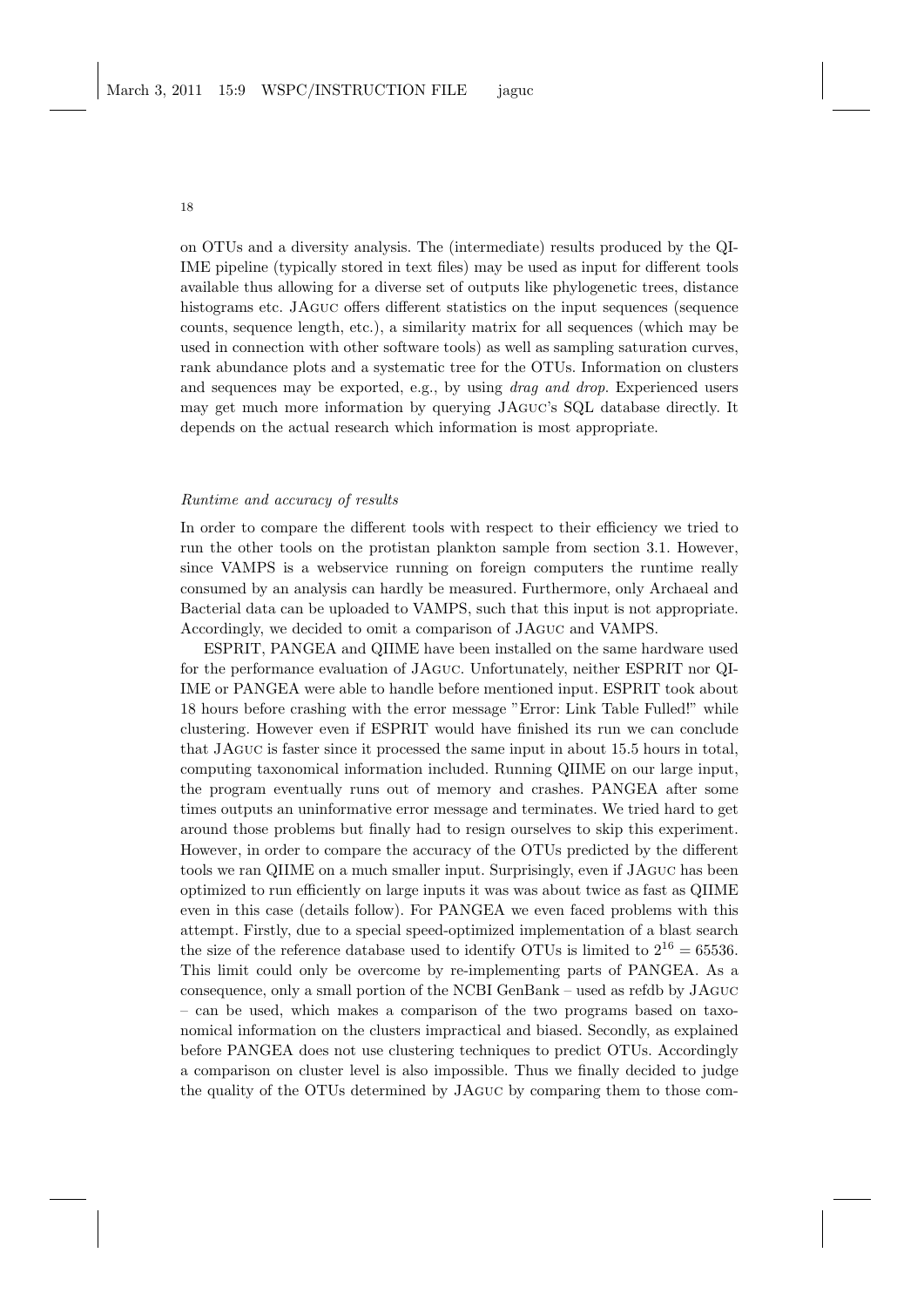puted by ESPRIT<sup>h</sup> and QIIME only. To this end we generated a set of sequences (FLX V9) resulting from 22 different reference clones. In total, an input of about 41000 sequences separated in 22 files each containing the sequences resulting from a single clone was obtained. Afterwards, each of the three tools was used to cluster that data where for QIIME we had to eliminate all duplicates in order to get a result comparable to JAguc's since there only uniques are considered for clustering. Clusters were computed based on an average similarity of at least 97%. The results were compared on sequence and cluster level, i.e. without reverting to taxonomical information. For this purpose we first determined the number of OTUs (clusters) computed and compared it to to the correct number 22. However, at least in cases where there are more clusters than clones, not every clone is identified by only one cluster. Accordingly, we determined the quotient of the number of clusters and the number of different clones identified. We call this quotient the *coverage rate*. The same measure was also considered after deleting singleton clusters, which were identified as technical artifacts based on sequencing errors  $(2, \text{see also }^{11})$ . Furthermore we computed the so-called *weighted purity*<sup>5</sup> (original and non-singleton clusters) in the following way: Each cluster was assigned the clone from which the majority of sequences of this cluster originates. Then for each cluster the percentage of correctly grouped sequences multiplied by the size of the corresponding cluster is computed. Those numbers are summed up and divided by the total number of sequences. As a consequence, this measure being close to 1 implies that clusters mostly contain sequences of just one clone. If additionally the number of clusters is close to the number of clones and their coverage rate is close to 1 we can assume our OTUs to have a high quality. In Table 1 the corresponding results are presented implying that JAguc is not only the fastest but by far also the best of the three tools with respect to the quality of OTUs predicted.

While ESPRIT finds rather pure clusters their number is too large by far i.e. the species richness is overestimated. Even if JAguc's clusters are less pure, their number nicely fits the number number of clones. Furthermore their purity of 0.87 was good enough to identify the right species of the OTUs in many cases. In detail, for about 45% of the OTUs, BLAST reported an environmental sample and once no hit at all. This must not be understood as a mistake since our clones stem from a sediment sample taken at Sylt such that some of the organisms may not have an explicit GenBank entry. Additionally, JAguc related 85% of the remaining OTUs to

 $h$ Recall that the main purpose of ESPRIT is the estimation of species richness based on amplicon data sets using statistical tools. These tools rely on the abundance (frequency distribution) of the observed amplicons. Therefore, this strategy is useful for bacteria, throughout which taxonomic marker gene copies numbers are relatively evenly spread across all evolutionary lineages. However, this is different for protists., because of highly variable SSU rRNA gene copy numbers and also genome copy numbers within different eukaryote taxa  $^{16,25}$ . Therefore, the amplicon abundance in an amplicon library does not necessarily reflect the relative abundance of the respective organisms in the natural sample. As a consequence, abundance-based richness estimates as predicted by ESPRIT would be highly biased for eukaryotes.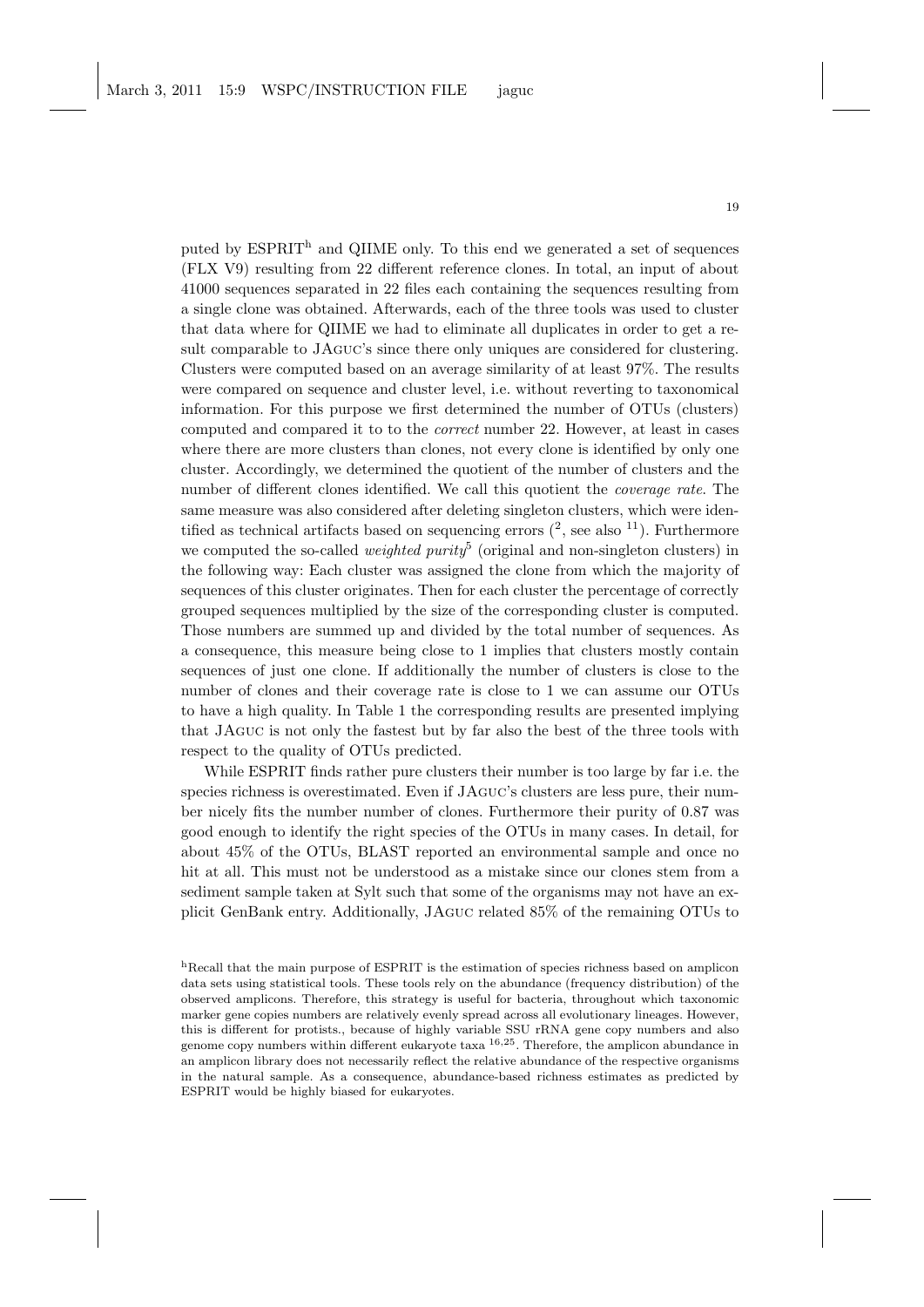| Tool   | runtime           | all cluster               | non-singleton clusters    |
|--------|-------------------|---------------------------|---------------------------|
| JAGUC  | 24 sec.           | 80, 0.87, 3.64            | 22, 0.87, 1.11            |
| QIMME  | $40 \text{ sec.}$ | 94, 0.69, 4.27            | 54, $0.69$ , <b>3.00</b>  |
| ESPRIT | $40 \text{ sec.}$ | 188, $0.98$ , <b>8.55</b> | 147, $0.94$ , <b>7.35</b> |

Table 1. Comparison of the clustering results: the numbers in the column for all resp. only the non-singleton clusters show the total number of clusters computed (not necessarily associated to different clones), the corresponding weighted purity (italics) and the coverage rate (boldface).

exactly the same taxonomy as beforehand obtained by an elaborate manuell analysis based on the complete  $18S$  rDNA of the clones<sup>2</sup>. QIIME produces worse clusters towards both measures; their purity is inferior while their number is larger. As a consequence biologists should prefer JAguc when aiming for a precise estimate of species richness and the corresponding taxonomical information.

## 3.3. Use cases and benefits

Thus far, JAguc has been successfully applied in different projects including the comparative analyses of protistan plankton composition in different environmental samples <sup>19</sup>, in two methodological projects assessing the effect of pyrosequencing errors on data interpretation  $2^0$  and the evaluation of two different hypervariable regions of the SSU rDNA in massive parallel tag sequencing of protistan diversity <sup>19</sup>. Also, individual applications of JAguc's package have been applied (like the implemented pairwise alignment function) in order to calculate sequence similarity matrices for sequence comparisons. Because the resulting data are (being) published elsewhere, we here only refer to the respective original papers.

### 3.4. Future developments

Next, we plan to provide means for the comparative analysis of different data sets as well as further possibilities to export data. One of the author's working group uses JAguc intensively and is collecting ideas and needs resulting from everyday work with the software to guide future developments.

### 4. Conclusions

JAguc is the first software tool which provides the user a stand alone platform for an environmental diversity analyses combined with numerous built-in functionalities like sampling saturation curves, rank abundance plots, etc. and a graphical user interface useful for ecological interpretations. Because of its sophisticated algorithms and efficient implementation that makes use of multi core features of modern computers, it can process large sample sizes in a reasonable amount of computation time. In this way it opens the door to gaining deep insights into the true diversity and complexity of microbial communities. As a consequence, JAguc is a tool of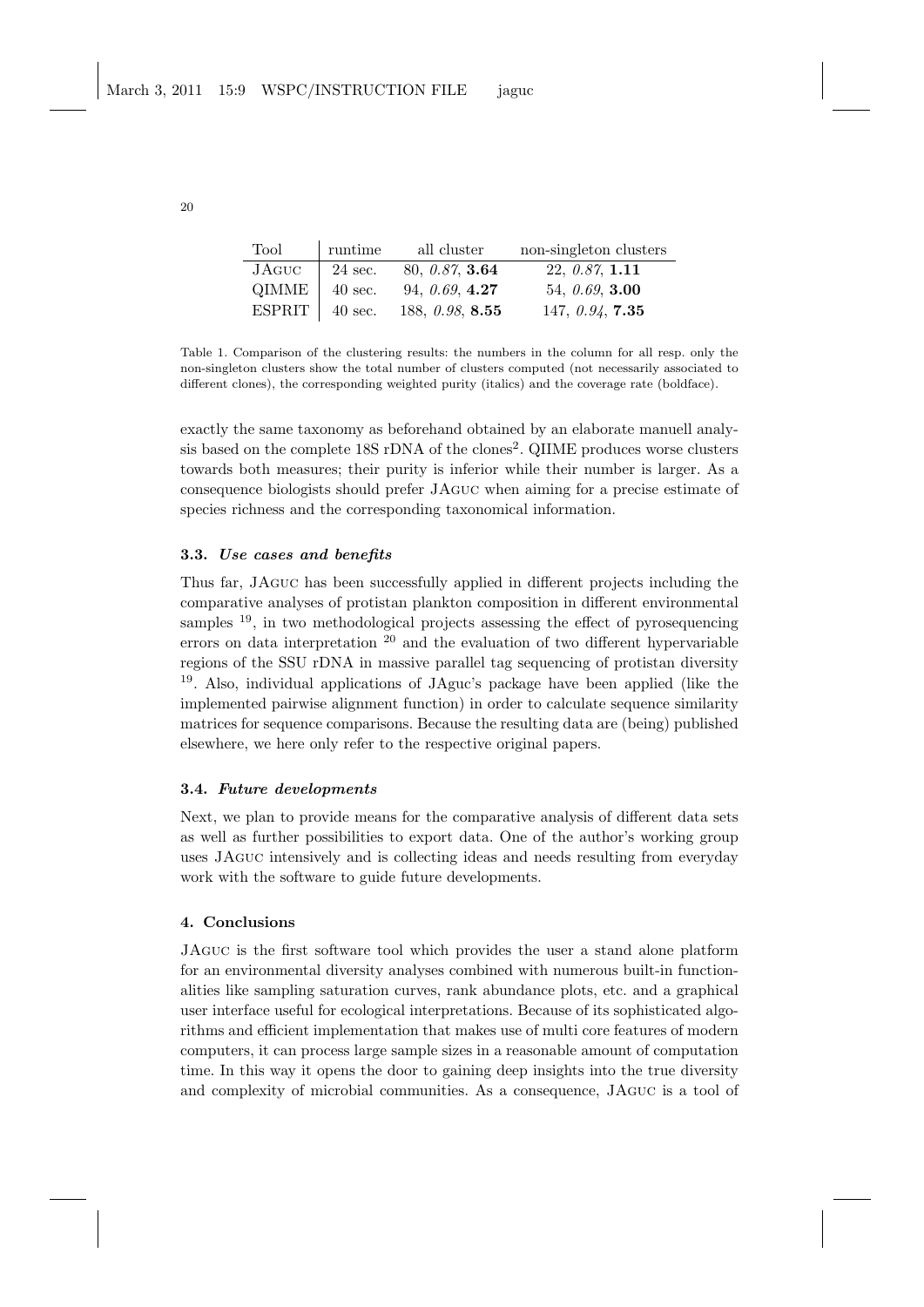particular relevance; the before mentioned use cases and the corresponding publications prove JAguc's applicability.

# 5. Availability and requirements

- Project name: JAguc
- Project home page: http://wwwagak.cs.uni-kl.de/jaguc
- Operating systems: Platform independent
- Programming language: Java
- Other requirements: Java 6 runtime environment or higher, MySQL database server<sup>i</sup> , local installation of megablast
- free usage for any academic purpose

On the project's home page there is an installer available that installs everything needed to use JAguc on a Windows system (XP or higher).

# 6. Acknowledgements

We acknowledge A. Behnke and M. Engel who intensively tested JAguc with environmental data sets as well as with a model community data in order to provide feedback for further improvements of the program package. Furthermore we wish to thank two anonymous referees for their helpful comments and suggestions.

# References

- 1. Cd-hit: a fast program for clustering and comparing large sets of protein or nucleotide sequences.
- 2. Anke Behnke et al. Depicting more accurate pictures of protistan community complexity using pyrosequencing of hypervariable ssu rrna gene regions. Environmental Microbiology, 2010.
- 3. Benson et al. Genbank. Nucleic Acids Res, pages 25–30, 2008. http://www.ncbi.nlm.nih.gov/genbank/.
- 4. J. G. Caporaso et al. Qiime allows analysis of high-throughput community sequencing data. Nature Methods, 7:335–336, 2010.
- 5. Yixin Chen et al. Content-based image retrieval by clustering. Proceeding MIR '03 Proceedings of the 5th ACM SIGMM international workshop on Multimedia information retrieval, 2003.
- 6. S.C. Dawson and K.D. Hagen. Mapping the protistan 'rare biosphere'. J Biol, 8:105, 2009.
- 7. R.C. Edgar. Muscle: a multiple sequence alignment method with reduced time and space complexity.
- 8. P.E. Galand, E.O. Casamayor, D.L. Kirchman, and C. Lovejoy. Ecology of the rare microbial biosphere of the arctic ocean. Proc Natl Acad Sci U S A, 106:22427–22432, 2009.

<sup>i</sup>JAGUC can also connect to other database servers but MySQL is preferred and its use intensively tested.